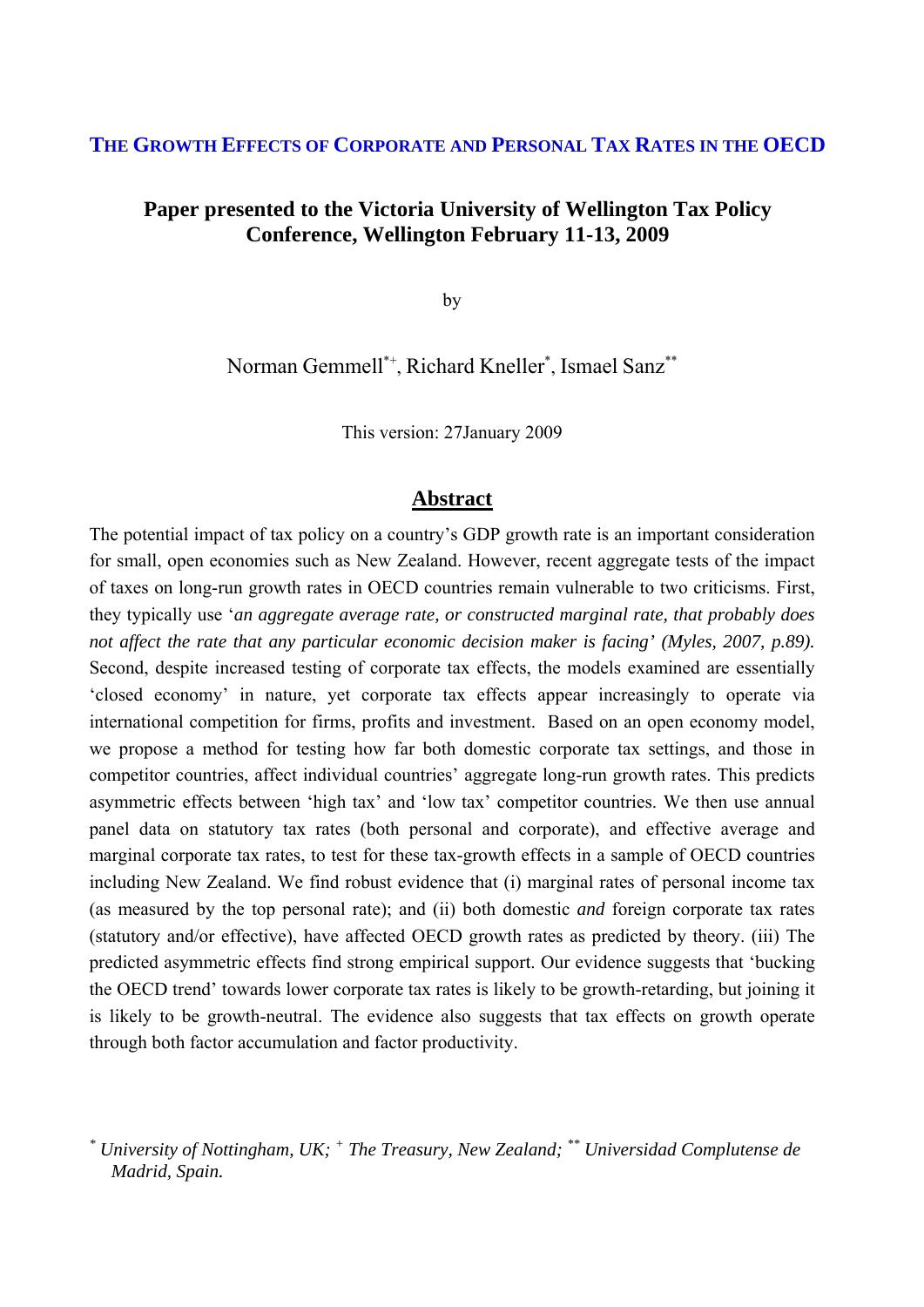### **1. Introduction**

 $\overline{a}$ 

Theory suggests taxes should have an effect on economic growth. Following Barro (1990), these can be 'permanent', as in the recent endogenous growth models of Kaas (2003), Kalyvitis (2003), Zagler and Durnecker (2003), Park and Philippopoulos (2003) and Ho and Wang (2005), or apply only to 'transitions', which Barro, et al (1995) and Turnovsky (2004) demonstrate could nevertheless be up to several decades.<sup>[1](#page-1-0)</sup> The key characteristic of most of these models is that growth effects depend on the *form* of taxation (and the *type* of public expenditure that is tax-financed).

Recognising the weak theoretical case, and limited evidence, supporting *total tax* effects on growth, recent studies have begun to focus on particular aspects of the tax system, in particular whether taxes that distort individual, corporate and entrepreneurial decisions affect long-run growth rates though factor accumulation or productivity. Lee and Gordon (2005) for example, lay out a number of arguments why high corporate marginal tax rates, and personal-corporate tax rate differences, might be expected to affect entrepreneurial activity, with long-run growth consequences.

For personal income taxes, the well-known arguments regarding the efficiency costs of progressivity have recently been formalised within an endogenous growth model by Li and Sarte (2004). Their model captures the impact of incentives for individuals to increase their pre-tax incomes when personal income taxes are less progressive.<sup>[2](#page-1-1)</sup> This essentially captures tax-induced saving choices. In a similar vein, Gentry and Hubbard (2004a, b) argue that 'entrepreneurial responses' to personal taxes may also be important: progressive personal taxation affects entrepreneurs' savings decisions and appears to have discouraged entrepreneurial entry in the US.

Recent attempts to provide empirical tests some of these hypotheses on OECD countries have made a number of methodological improvements in recent years but remain vulnerable to two important criticisms. (i) Tax-growth hypotheses, typically derived in closed economy settings, are tested on economies that are increasingly open, especially with respect to capital flows and corporate choices. (ii) Empirical tax rate proxies are based on endogenous tax revenue measures that do not reflect the tax rates facing any economic decision-makers. This paper attempts to deal with both of these issues by considering how hypotheses derived from open-economy growth models can be tested empirically at the aggregate level. It also uses relevant statutory and effective average and marginal

<sup>&</sup>lt;sup>1</sup> Turnovsky (2004) demonstrates this within the context of a neoclassical model. Recent 'semi-endogenous' growth models in which tax policy may only have transitional growth impacts, include, Eicher and Turnovsky (1999), Howitt (2000) and Dalgaard and Kreiner (2003).

<span id="page-1-1"></span><span id="page-1-0"></span> $2^2$  Li and Sarte (2004) then estimate that changes in the progression of US personal income taxes have had a small but nonnegligible impact on US long-run growth.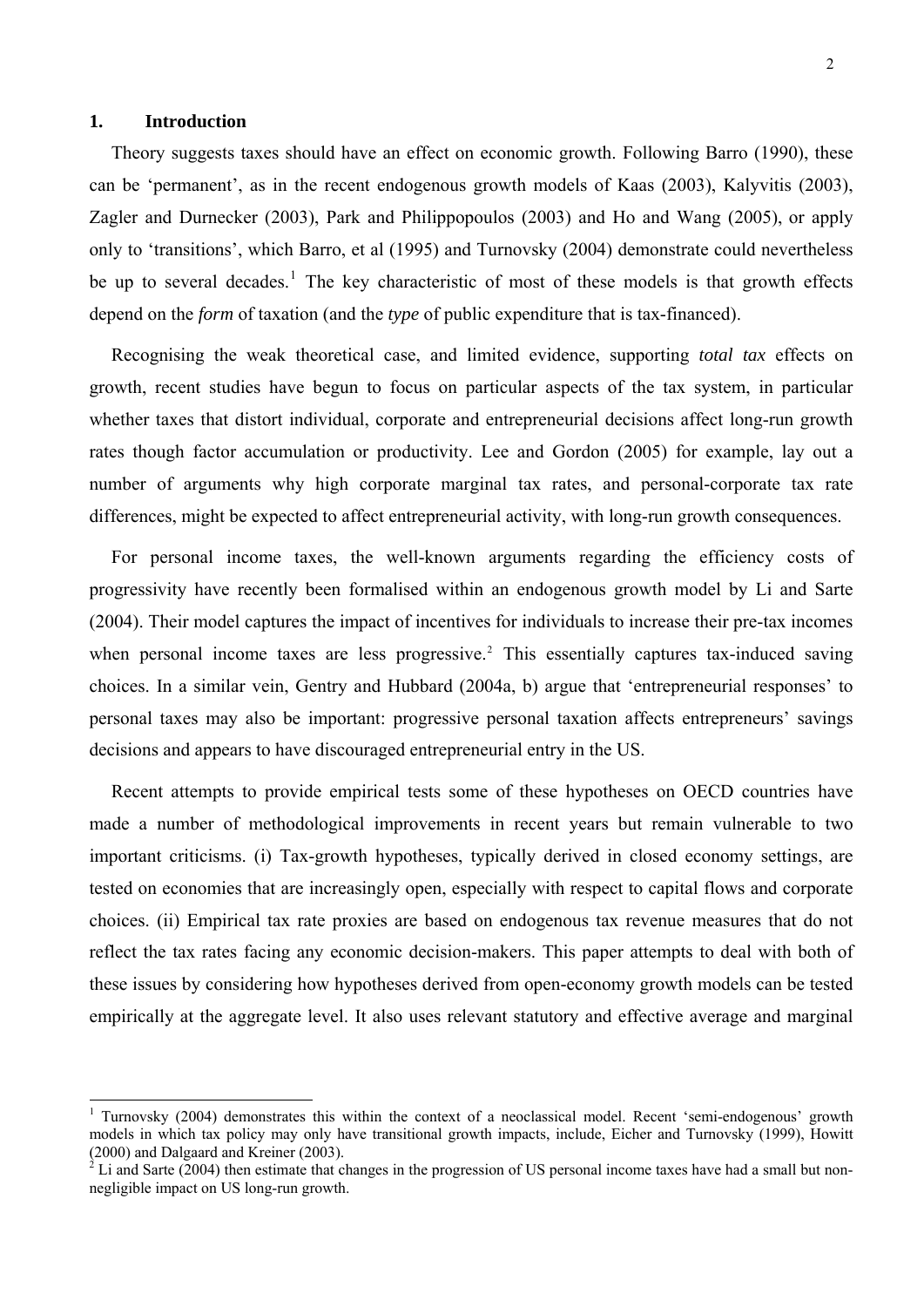tax rates that various economic agents might be expected to face. We discuss these aspects in section 2 below.

The paper focuses specifically on the contribution of corporate and personal income taxes to longrun growth in OECD countries. This reflects both availability of suitable tax rate data for those taxes and the ongoing debate over their respective growth contributions. As Myles (2007) notes: 'there is mixed evidence from regression analysis on whether it is personal income taxes or corporate income taxes that are responsible for the negative relation', and 'it is not clear whether it is the level of taxation or the progressivity of taxation that matters'. Our evidence supports the thrust of recent contributions that both personal tax progressivity and high corporate tax rates are associated with lower growth. However, to identify these latter effects robustly requires recognition of the impact of both domestic and relevant 'foreign' tax rates.

The remainder of the paper is organised as follows. Section 2 discusses the relevance of openeconomy growth models, and the recent literature on international corporate mobility, for tests of aggregate tax-growth effect. It also considers the choice of suitable tax rates. Section 3 describes our data and methodologies for testing tax-growth impacts in OECD countries. Section 4 presents our results and section 5 concludes.

### **2. Taxes and Growth in Closed and Open Economies**

#### **2.1 Testing models of taxes and growth**

 $\overline{a}$ 

To the extent that aggregate-level empirical tests of the 'taxes and growth' relationship have been based on rigorous growth models, these have generally been closed economy models such as Barro  $(1990).$ <sup>[3](#page-2-0)</sup> Arguably, where international mobility of labour or human capital is not an issue, the main growth responses to *personal* taxes may be suitably analysed and tested in such a setting.[4](#page-2-1)

For corporate taxes however, international dimensions in general, and the globalization of companies and capital flows in particular, are increasingly recognized as important. The recent literature on behavioural responses of multinational corporations to international differences in corporate tax rates has begun to address these aspects. Increasingly, evidence supports the view that multinationals' profits and investment are attracted to countries offering lower statutory or effective

<span id="page-2-0"></span><sup>3</sup> See, for example, Devarajan *et al* (1996), Kneller *et al* (1999), Bleaney *et al* (2001), Adam and Bevan (2005), Angelopoulos et al (2007); Romero-Avila and Strauch (2008), Arnold (2008).

<span id="page-2-1"></span><sup>&</sup>lt;sup>4</sup> Even in this context, attempts to tax (increasingly mobile) capital income via personal tax schedules raises doubts over the closed economy assumption. With *foreign-sourced* capital income typically harder to tax than its domestically-sourced equivalent, there is a greater incentive for individuals in high-tax economies to earn capital income abroad.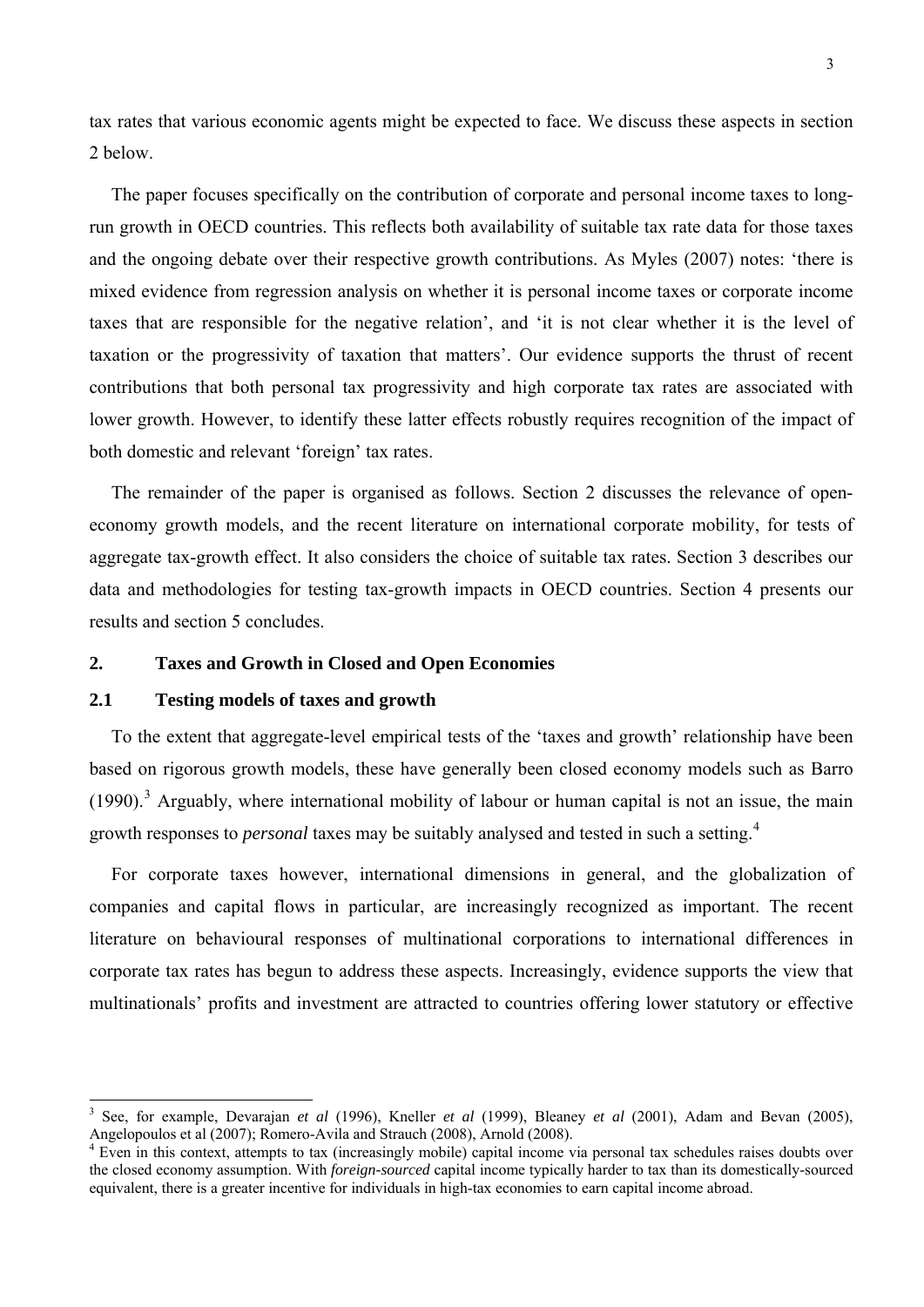<span id="page-3-0"></span>corporate tax rates (see, for example, Grubert and Slemrod 1998; Bartelsman and Beetsma, 2003; Devereux and Hubbard, 2003; Huizinga and Laeven, 2008; Devereux, *et al*, 2008). [5](#page-3-0)

A second important issue, highlighted in the *Introduction*, concerns the use of suitable tax rates to measure tax-growth effects. Following an extensive literature review, Myles (2007, p 89) neatly characterized the problem as follows.

*"What should matter for the economic outcome is the distortion caused by the tax (how much it changes decisions). An aggregate measure of the tax rate can never capture the varying degrees of distortion that individuals or firms with different incomes will face. … it still remains the case that all of the regressions are limited by the fact that they are unable to work with the rate of tax that affects individual decisions. For decisions at the margin we would think of the marginal rate of tax as being important. But there are discrete choices (such as choice of location) for which the average rate*  matters. What the regressions end up using is an aggregate average rate, or constructed marginal *rate, that probably does not affect the rate that any particular economic decision maker is facing."*

As Myles (2007) notes, previous regression studies have mostly relied on implicit average tax rates measured using tax revenue data either as a share of GDP (e.g. Kneller *et al*, 1999; Bleaney *et al*, 2001) or as ratios of a tax base measure such as personal incomes or corporate profits. These latter tax rates have sometimes been labelled as 'effective' rates (see Martinez-Mongay, 2000; Padovano and Galli, 2002; Angelopoulos, *et al*, 2007; Romero-Ávila & Strauch, 2008; Arnold, 2008) but they retain the problems mentioned by Myles. $<sup>6</sup>$  $<sup>6</sup>$  $<sup>6</sup>$  The few studies that have reported tax-growth effects using</sup> statutory tax rates (e.g. Wildmalm, 2001; Lee and Gordon, 2005; Angelopoulos, *et al*, 2007) have found non-robust evidence for corporate taxes but generally negative growth effects associated with the top rate of personal income tax.<sup>[7](#page-3-0)</sup>

In this paper we use annual data on top statutory tax rates in OECD countries from the Office of Tax Policy Research at the University of Michigan, and the statutory, effective average and marginal tax rates (ETRs) calculated by Devereux *et al* (2002). While top personal statutory rates are, at best, able to capture the marginal rates relevant to higher income earners, they are likely to be close to the personal rates most relevant to many human capital accumulation and entrepreneurial decisions. It is these decisions that might be expected to have greatest impact on GDP growth rates in OECD

<sup>&</sup>lt;sup>5</sup> Some recent empirical growth studies have used international dimensions of corporate taxation to interpret, sometimes perverse, observed growth responses to domestic corporate taxes. For example, to explain an estimated *positive* impact of higher (domestic) corporate tax rates on GDP growth, Angelopoulos et al (2007) argue that the increasing international mobility of corporate investment and/or profits that cause countries to compete over corporate tax rates, can generate an outcome where the observed revenue-maximising tax rate is below the growth-maximising rate.

<sup>&</sup>lt;sup>6</sup> Padovano and Galli (2002) construct 'effective' average and marginal tax rates using regression methods applied to annual tax revenue and GDP data.

 $7$  The limited reporting of results based on statutory or 'true' effective average or marginal tax rates likely reflects the limited availability of suitable cross-section/time-series data and perhaps an inability by previous researchers to find statistically significant effects.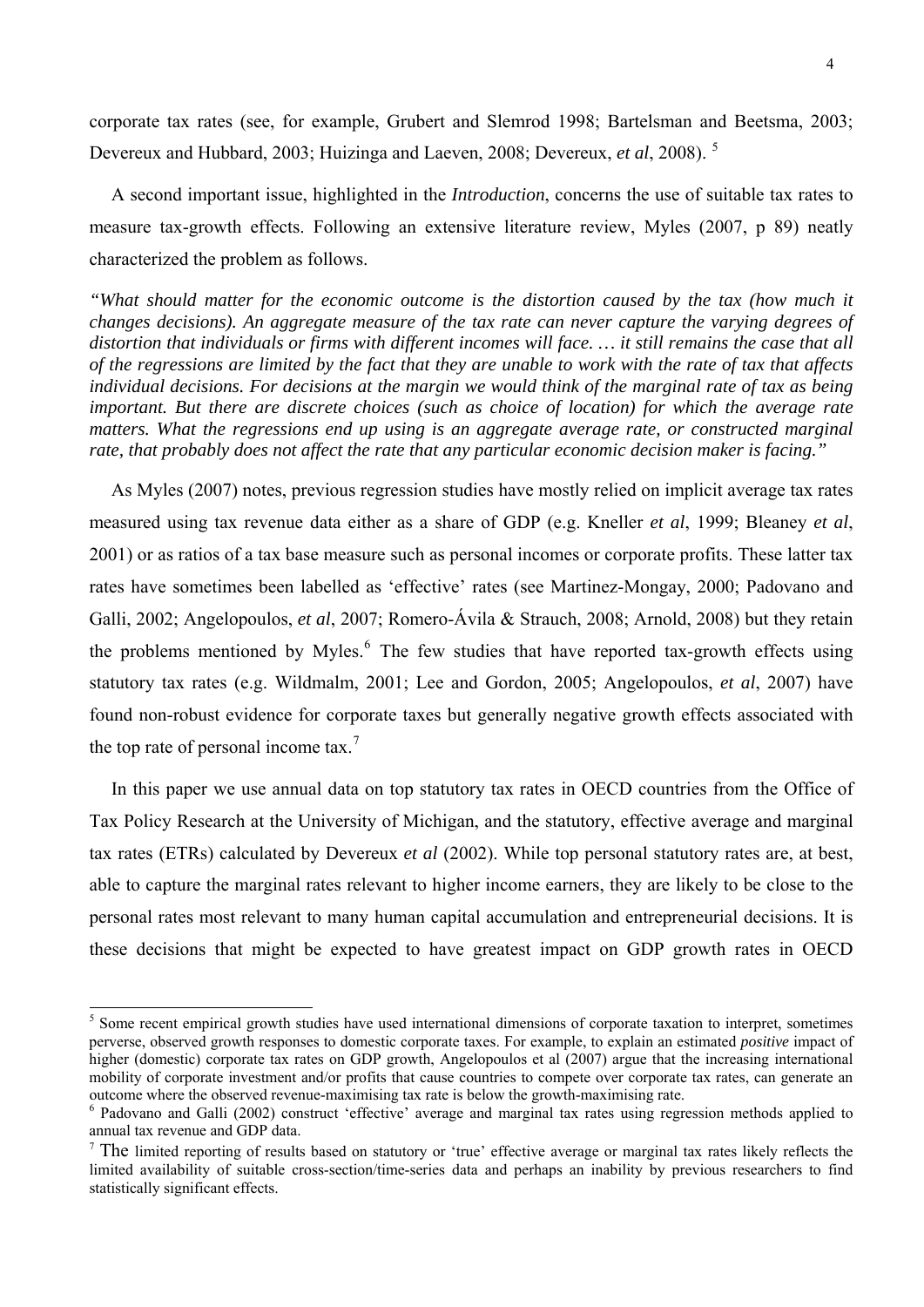<span id="page-4-0"></span>countries.<sup>[8](#page-4-0)</sup> Likewise, effective tax rates (ETRs), such as those calculated by Devereux *et al* (2002), have been calculated to reflect the tax rates relevant to corporate investment decisions under a variety of assumptions and, as Devereux *et al* (2008) emphasise, the *statutory* corporate tax rate is the relevant rate applicable to corporate profit-shifting decisions. These latter decisions may not directly affect real economic activity (to the extent that they represent pure accounting effects via transfer pricing). However, as Grubert and Slemrod (1998) argue, real resource transfers by multinationals are often complimentary to profit-shifting strategies. In addition, countries' *measured* GDP will be affected, even if real activity is unchanged, to the extent that shifted profits are captured in National Accounting profit measures.

Further, the recent evidence of Devereux *et al* (2008) provides strong support for the view that, since the early 1980s, OECD countries have increasingly competed over corporate tax rates (statutory and effective) to attract mobile capital. If this has spillover effects onto aggregate economic growth, any reduced-form relationship between domestic tax rates and GDP growth rates will miss out on a key determinant, namely the interaction between domestic, and competing foreign, tax rates. In section 3 we discuss further how we incorporate those 'foreign' rates.

# **2.2 Tax-growth effects in open economies**

 $\overline{a}$ 

This sub-section outlines the key implications of the Barro (1990) closed-economy, and the Barro, Mankiw and Sala-i-Martin (hereafter BMS, 1995) open-economy, tax-growth models; see the Appendix for details. Endogenous growth models since Barro (1990) predict that taxes which distort accumulation decisions can affect long run growth. In practical applications or tests of these simplified models, this has generally been interpreted to suggest that taxes on income, capital and property assets are potentially 'distortionary'.<sup>[9](#page-4-0)</sup> To the extent that these taxes affect the drivers of total factor productivity growth (innovation/R&D, entrepreneurship, etc), there may be further channels to long-run growth.

In the Barro  $(1990)$  model, the marginal tax rate has two effects – a growth-retarding effect via reductions in the after-tax return on capital, and a positive effect via enabling higher (growthenhancing) public expenditure. Though Barro assumes a proportional income tax, a key insight of the model is that the marginal tax rate affects output negatively but the average tax rate affects it

<sup>&</sup>lt;sup>8</sup> In addition, since distributed profits are typically taxed at the investor's top marginal rate, arguably this personal rate is the most relevant (from those available for empirical testing) to capture the impact of personal tax rates on equity investment decisions.

<sup>&</sup>lt;sup>9</sup> As Mendoza et al (1997) demonstrated, consumption taxes can also be distortionary (in the growth sense) to the extent that labour supply/education choices are affected.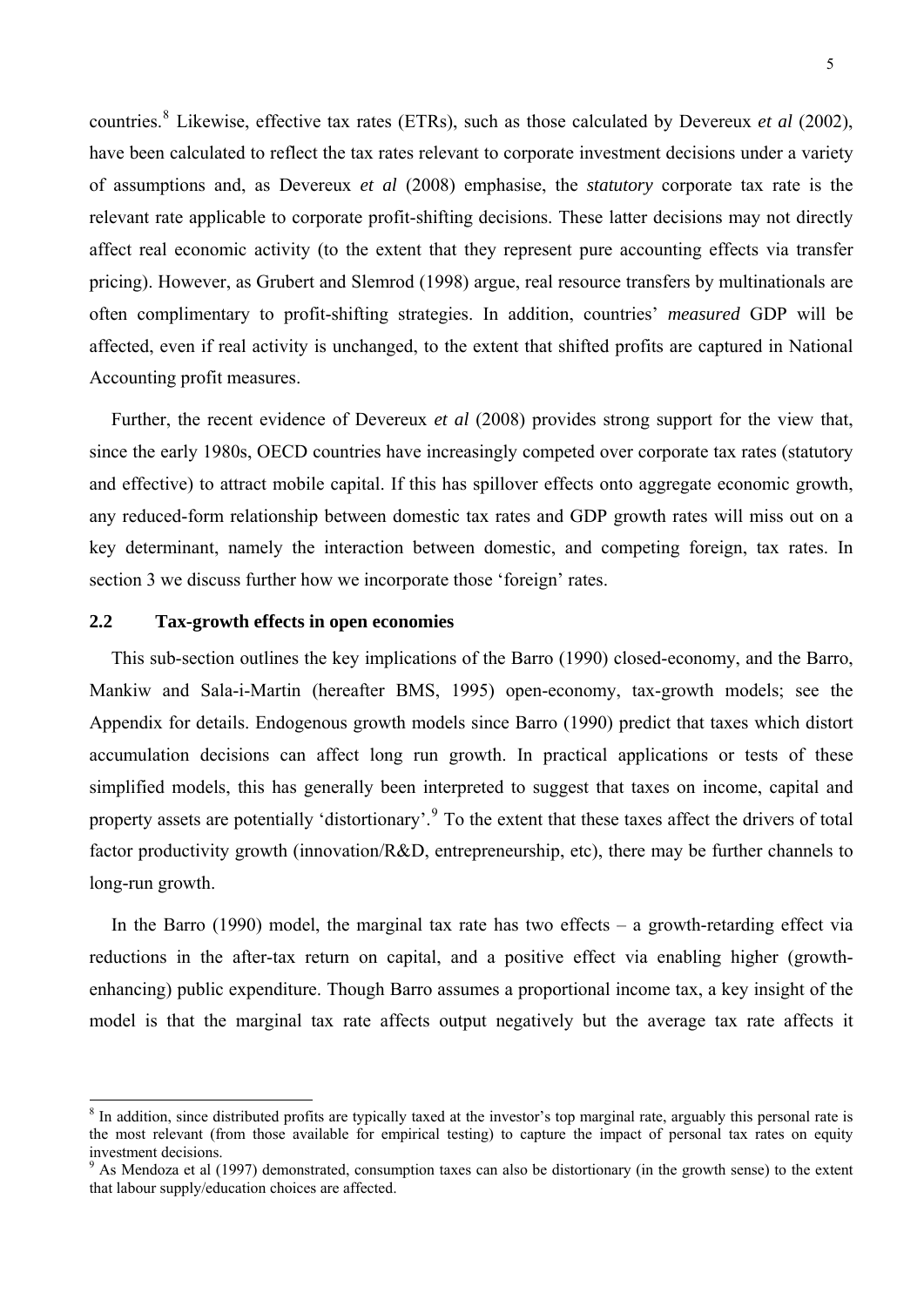<span id="page-5-0"></span>positively via higher growth-enhancing public spending. Thus raising tax progressivity has a negative impact since this raises adverse marginal impacts relative to positive public spending impacts.<sup>[10](#page-5-0)</sup>

BMS (1995) amend the 'closed' neoclassical model to allow for internationally mobile physical capital but immobile human capital. The key insight from that small open economy model for present purposes is that the transition from an initial stock of human capital to a steady-state equilibrium is affected both by the domestic tax rate,  $\tau$ , and world rate of return on physical capital (see Appendix). In the latter case, this reflects the fact that a lower world interest rate,  $r^w$  (= rate of return abroad) increases the optimal foreign borrowing to fund a higher physical capital-output ratio. This, in turn, raises the marginal productivity of human capital and hence growth.

Since the model describes the behaviour of a representative consumer-producer, we can think of a representative firm borrowing from abroad to fund physical capital investment. This could involve borrowing from a foreign subsidiary or unrelated party at rate, *r w* . In either case, in practice the tax liability associated with such borrowing typically depends on country-specific tax rules governing foreign interest/income. For example, interest payments abroad may be tax-deductable, different tax rates may be applicable to foreign-sourced income such as interest and dividends, and countryspecific double tax agreements may be relevant. Below we discuss some of the relevant tax rules. In general the value of  $r^w$  for a domestic investor in practice can be expected to depend on a mixture of domestic and foreign tax rates.

The recent literature on tax-induced profit shifting by multinational firms has begun to examine the tax liabilities associated with different locations for investment or taxable profits. Huizinga and Laeven (2008) discuss a number of mechanisms by which taxable profits can be 'shifted' across countries in response to differences in tax rates.<sup>[11](#page-5-0)</sup> For investment decisions involving location choices, the appropriate tax rate is the effective average tax rate (EATR), whereas the effective marginal rate (EMTR) is relevant for investment decisions conditional on prior location choice; see Devereux and Griffith (2003). Both these effective rates take into account the capital allowance deductions available against investment, methods of financing (e.g. debt versus equity), etc. Devereux and Griffith (2003) provide evidence on these EATRs and EMTRs across OECD countries since 1980.

 $10$  More formally, Li and Sarte (2000) demonstrate that, in a Barro-type model, extended to allow for heterogeneous individuals and progressive taxes, greater progressivity reduces long-run growth. Lee and Sarte (2004) also show that their results carry over to a Rebelo (1991) framework.

<sup>&</sup>lt;sup>11</sup> Transfer pricing is a familiar channel but assigning high-interest debt or specific expenditures (e.g. R&D) to subsidiaries/parents in high-tax countries, or relocating headquarters, provide alternative routes.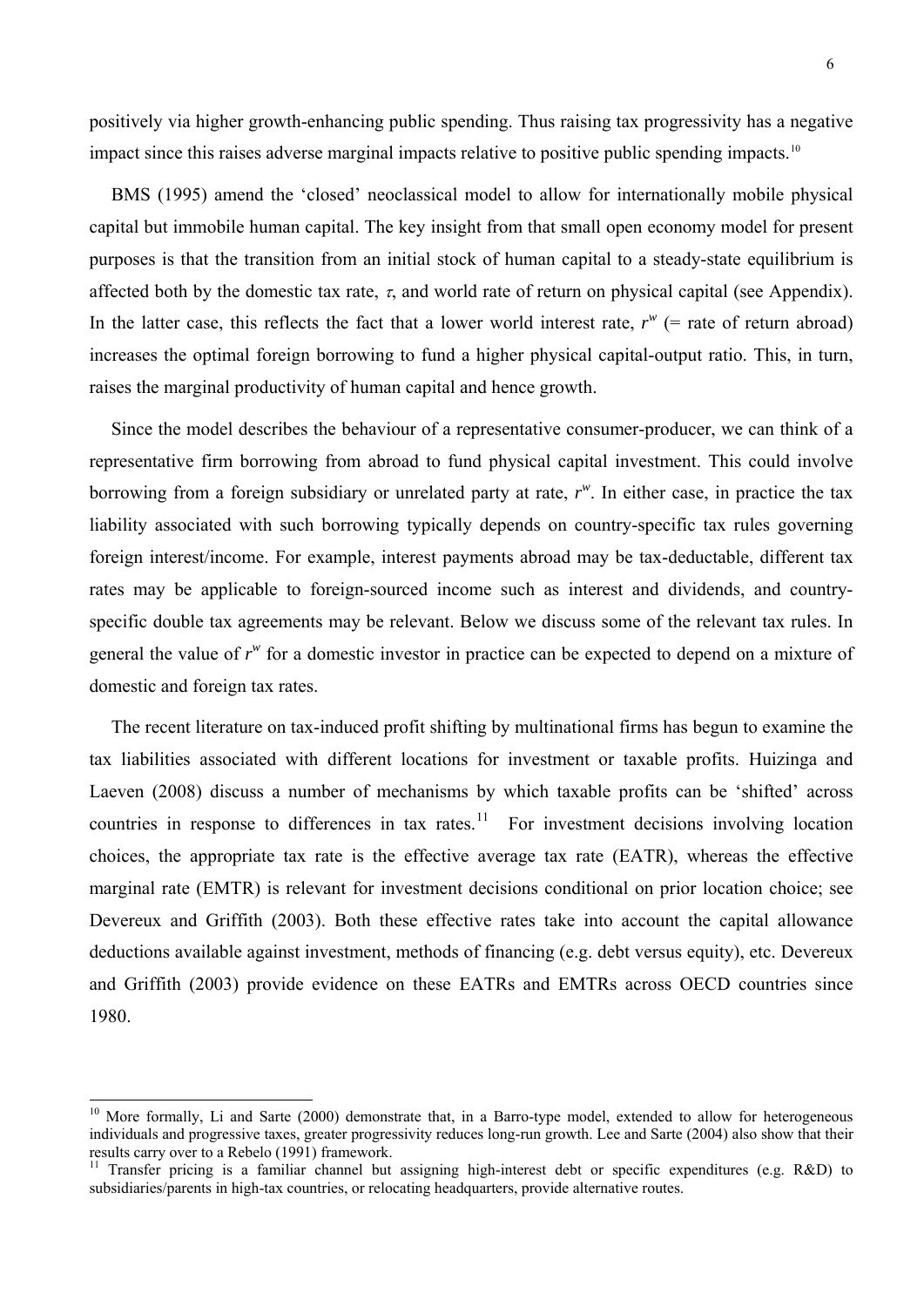<span id="page-6-0"></span>For international profit-shifting decisions, top statutory rates on corporate income in different locales are more relevant. Even here however, as Huizinga and Laeven (2008) point out, given the variety of country-specific tax rules, it is the 'effective' tax rates on reported income in each country that determine these locational choices. This effective rate is a function of the various statutory rates and tax rules. In particular, different tax regimes treat tax paid in other countries by domesticallyresident firms in different ways. The three most common are:

- 1. **Tax credits**: foreign taxes paid may be deducted from domestic tax liabilities.
- 2. **Tax exemptions**: foreign-sourced income is exempt from domestic tax or is taxed only on repatriation.
- 3. **Tax deductions**: foreign taxes paid are treated as a 'business cost' to be deducted from domestic *profit* (rather than from domestic *tax liability*).

Huizinga and Laeven (2008) show that the relevant effective tax rates on different profit sources vary across these three regimes. This is illustrated below for a domestic parent firm (*p*) with a foreign subsidiary  $(s)$  – or set of subsidiaries – where  $\tau(t)$  is the effective marginal (statutory) tax rate applicable in the 'home' country, where 'home' is defined as the country of residence of the parent firm.

| <b>Tax credit</b>             | <b>Tax exemption</b>          | <b>Tax deduction</b>                |
|-------------------------------|-------------------------------|-------------------------------------|
| $\tau_{\rm m} = \tau_{\rm m}$ | $\tau_{\rm m} = \tau_{\rm m}$ | $\tau_m = \tau_m$                   |
| $\tau_s = max. [t_p, t_s]$    | $\tau_{\rm s} = \tau_{\rm s}$ | $\tau_{s} = t_{s} + t_{p}(1-t_{s})$ |

This shows that, while the effective tax rate on parent firms' profits earned at home is always the domestic statutory rate, the rate payable (at 'home') on foreign subsidiaries' profits differs across the three cases. The most common regime in the OECD is the tax credit system such that profits earned by foreign subsidiaries are taxed at the maximum of the home or foreign statutory rates.<sup>[12](#page-6-0)</sup>

There is an incentive to shift profits to the subsidiary if  $\mathbf{F}_{s} \leq \mathbf{F}_{p}$ . In the *exemption* case, this condition is equivalent to  $t_a \le t_g$ , with profits shifted from the subsidiary if  $t_a > t_g$ . Thus, profitshifting is symmetric with respect to statutory tax rate differences. With a tax *credit* system there is an asymmetry. There is an incentive to stream profits from subsidiaries in 'high statutory rate' countries towards the parent (i.e. when  $t_s > t_p$ ), but no incentive to stream profits to/from subsidiaries in countries where  $t_{\rm s} \le t_{\rm p}$  (because the 'final' tax rate is  $t_p$ ). In practice some incentives to shift profits

 $12$  Huizinga and Laeven (2008) examine 32 European countries of which 25 have a tax credit system, 4 have an exemption system and only 2 have a deduction system (1 offers no double tax relief).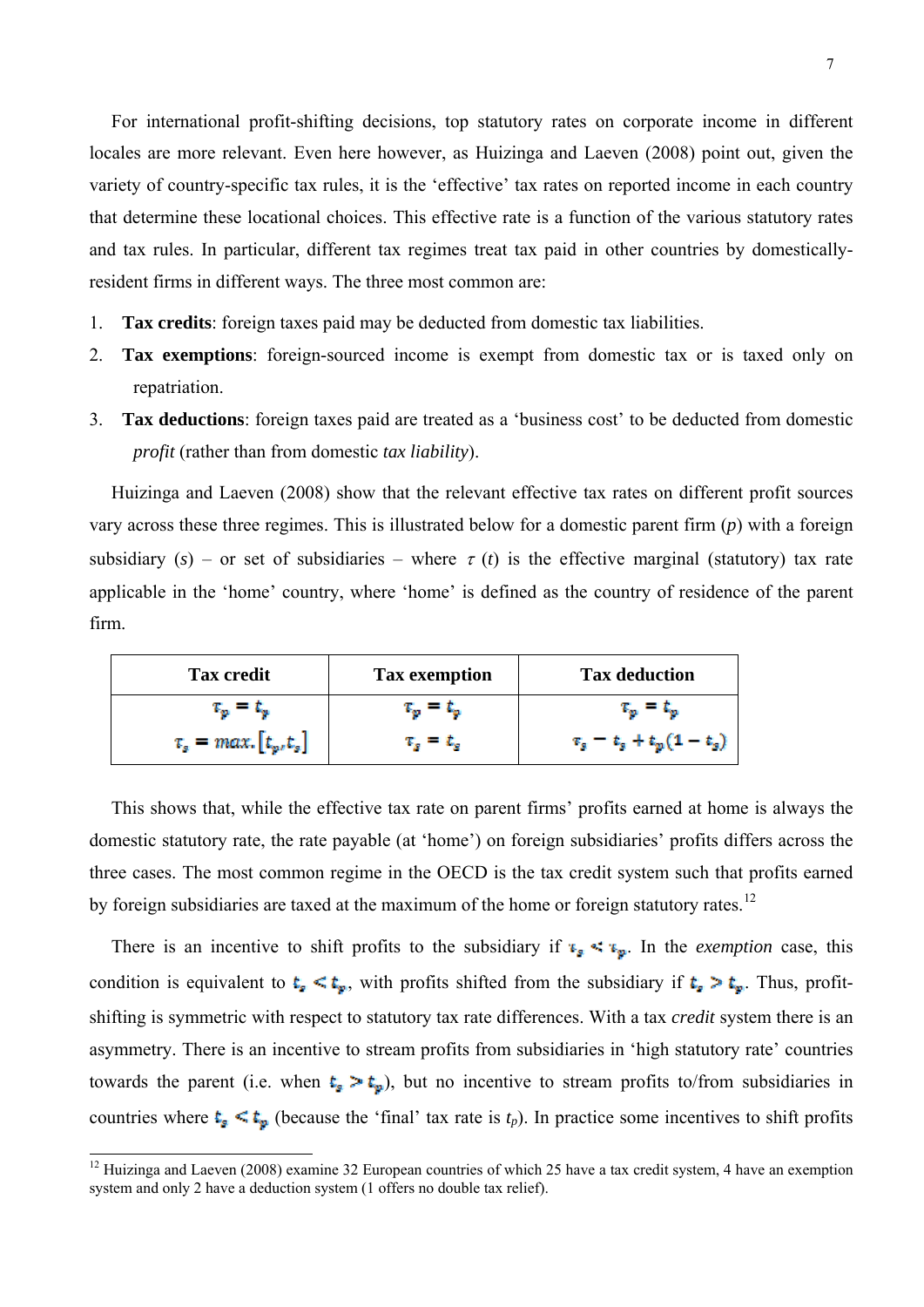<span id="page-7-0"></span>to subsidiaries in low-tax countries may remain even in this case; for example, where subsidiaries' profits face additional tax of  $t_{\nu} - t_{\nu}$  only on repatriation to the parent. In the *deduction* case, it is always worth shifting profits from subsidiaries to the parent to the maximum extent possible to minimise 'double taxation'.

In testing for these international tax aspects in the context of an empirical growth model, the relevant question is how far *changes* in relevant domestic and/or foreign tax rates might affect investment and profit flows that could impact on aggregate GDP growth. In a world of fully open economies it might be argued that multinational investors will optimise their allocations across all locations at all points in time, given the existing and expected set of tax rates, and other determinants of the expected profitability of investment in each location. An (unanticipated) reduction in a relevant tax rate in country *i* would therefore induce a reallocation of the investment portfolio towards country *i*. That is, even if country *i*'s tax rate is higher than country *j*'s, *ceteris paribus*, there would be an incentive to shift resources from *j* to *i* when the latter's tax rate falls.

This is clearly not the situation that best describes OECD countries over recent decades. Rather, as Devereux *et al* (2008) show, those economies have generally experienced increasing openness of their capital markets such that resources that were optimally invested within a high-tax country when it is 'closed' can be expected to shift towards a lower-tax country, *ceteris paribus*, when international flows become possible.<sup>[13](#page-7-0)</sup> This is reinforced by most OECD countries use of the tax credit system described above. As economies become 'open', global tax liability can be reduced by moving parent firms to lower tax jurisdictions and by shifting investment/profits from subsidiaries in jurisdictions with tax rates above the 'home' country rate, to the home jurisdiction and/or those with tax rates below the 'home' rate. The asymmetry in this system ensures that there is no (or a smaller) tax incentive to shift resources 'up the chain' of tax rates.

In section 4 we examine those arguments empirically within the context of a growth model in which international capital flows become possible. Open economy tax-growth models, such as BMS (1995), have not formally modelled the *process* of globalization in the sense of moving from being 'less open' to 'more open'. Rather BMS (1995) compare tax-growth effects in 'closed' with 'open' economies where *physical* capital is perfectly immobile and mobile respectively. Nevertheless, the insight from such models is that when capital markets become open, growth during the transition towards the steady-state becomes sensitive to the tax rates on both domestic output *and* foreign borrowing or income. Ignoring foreign taxes in an open economy context could lead to erroneous

<sup>&</sup>lt;sup>13</sup> Devereux *et al* (2008) further show that more open OECD countries were more likely to set their corporate tax rates with reference to foreign competitors. We consider the relevance of this for our empirical tests below.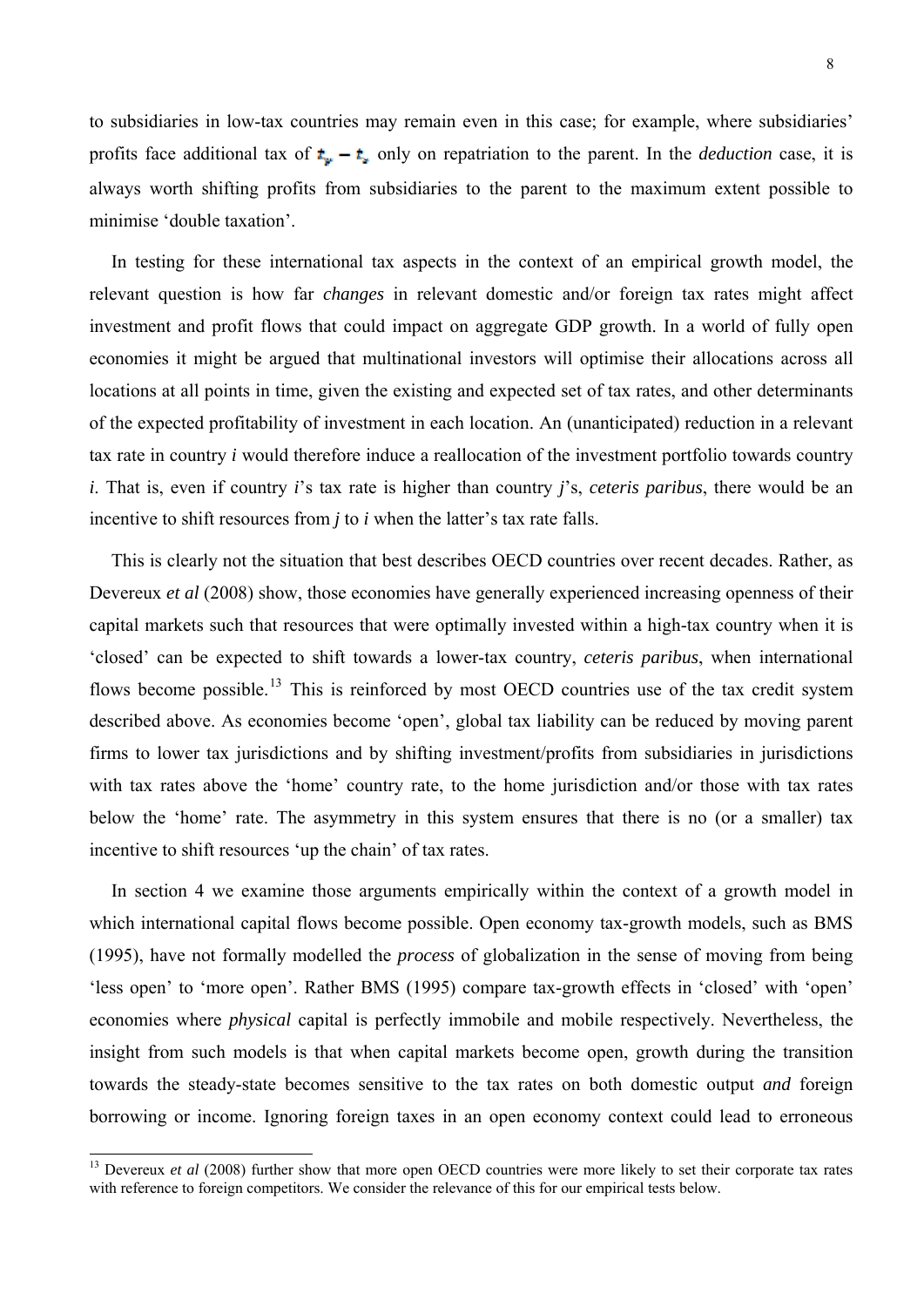<span id="page-8-0"></span>conclusions with respect to domestic tax effects; for example, where downward co-movement in all countries tax rates is misinterpreted as downward movement in only the domestic rate.

### **3. Data and Methodology**

We argued earlier that tests of the impact of taxes on economic growth need to be improved in two ways: by (i) using suitable tax rates that can better approximate those that affect agents' decisions; and (ii) accommodating open-economy dimensions. A third issue concerns the appropriate set of control variables when testing for aggregate tax-growth effects. We consider each in turn below.

### **3.1 Tax rate data**

As noted above, Myles (2007) rightly argues that the tax rates used in regression analyses should, to the extent possible, reflect the actual effective rates that relevant economic agents face. In the context of the kind of growth models we are seeking to test this implies using tax rates that affect physical and human capital investment decisions and those that might impact on other drivers of productivity growth such as R&D and entrepreneurship. For tax rates relevant to corporate investment decisions we use *annual* panel data on the statutory tax rate, and effective marginal and effective average tax rates from the Office of Tax Policy Research at the University of Michigan, and the Institute for Fiscal Studies (IFS) respectively.<sup>[14](#page-8-0)</sup> Since observed growth impacts from investment or profit-shifting may reflect location choices and/or marginal decisions, we are agnostic regarding which of these is likely to best capture relevant growth effects.

Lee and Gordon (2005) argue that statutory corporate rates also capture the relevant incentives facing entrepreneurs. While this would apply to incorporated businesses, many entrepreneurs are likely to be unincorporated in which case the top personal rate is likely to be more relevant. This rate can also be expected to approximate the marginal rate facing individual portfolio investors, at least where this reflect the rate applicable to capital income. In some countries – such as Scandinavian countries with dual income tax systems - the tax rate applicable to capital income may be lower than the top statutory rate.<sup>[15](#page-8-0)</sup> The form in which capital income is earned (interest, dividend, capital gains) can also affect the applicable tax rate.

In general, data on the tax rates applicable to different types of capital income are not as readily available or comparable on an annual basis as top statutory rates on earned income. Data from OECD (2006) however suggest that top rates of personal tax on dividend income are highly correlated (across

<sup>&</sup>lt;sup>14</sup> See http://www.ifs.org.uk/publications.php?publication\_id=3210

<sup>&</sup>lt;sup>15</sup> Huizinga and Nicodeme (2004) show that tax rates applicable to interest income in OECD countries help to drive the international location of deposits.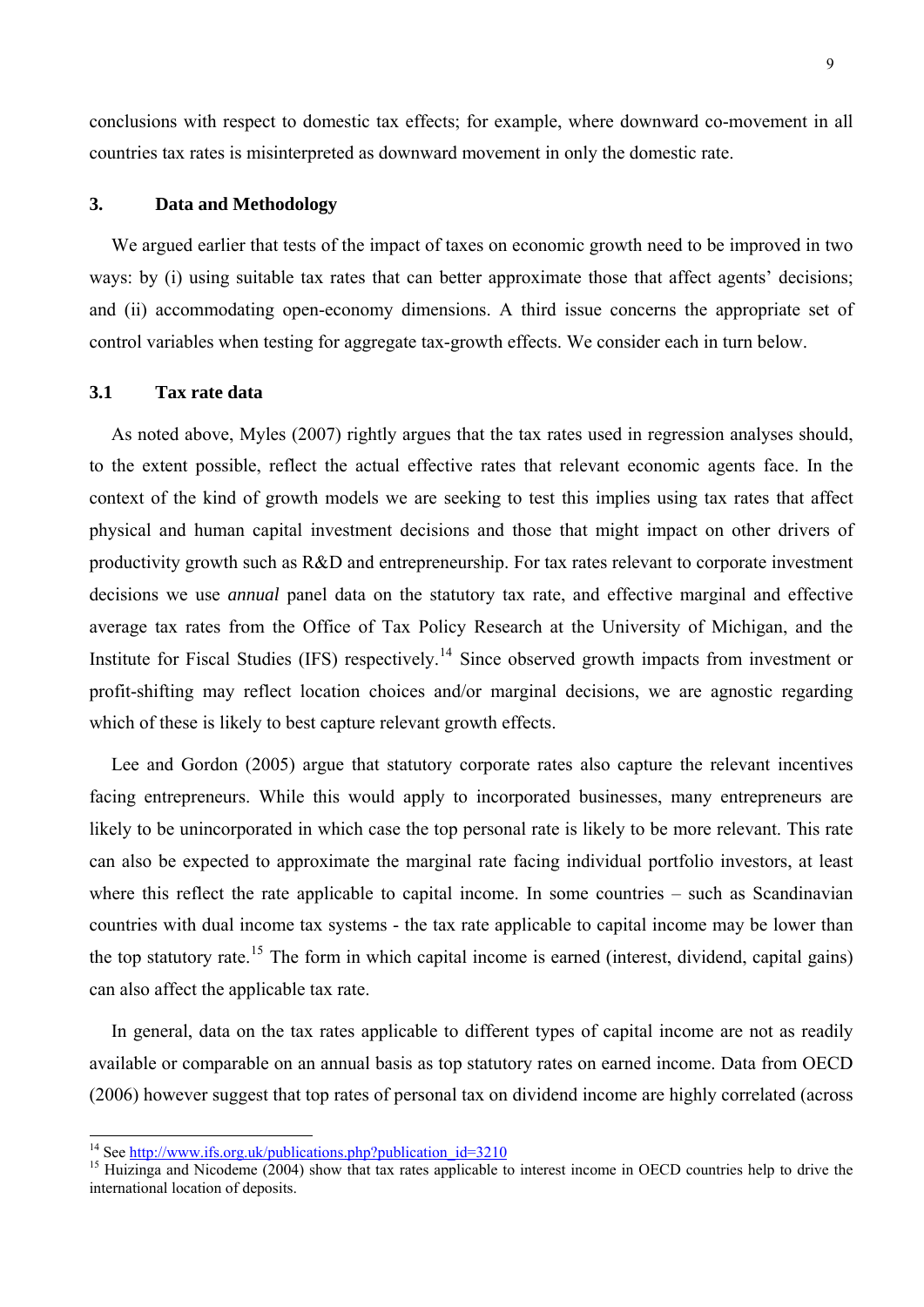<span id="page-9-0"></span>counties) with top personal rates on earned income.<sup>[16](#page-9-0)</sup> Since previous studies have used versions of implicit average tax rates (IATRs), and because they capture aspects of the government budget constraint (see below), we also examine the growth impacts associated with IATRs. These are calculated from annual IMF *Government Finance Statistics* (GFS) data on tax revenues and GDP.

### **3.2 Recognising international dimensions**

 $\overline{a}$ 

We have argued that foreign corporate tax rates are relevant to domestic investment decisions, and should therefore be included in an empirical growth model. The prevalence of the 'tax credit' system in most OECD countries also suggests that the asymmetric aspect of foreign tax rates should be allowed for. For each country in the sample we therefore construct a weighted average of statutory tax rates, EATRs and EMTRs, in other countries. These averages use as weights: (a) GDP; (b) distance; and (c) unweighted; i.e. equal weight. Since the 'economic distance' that influences corporate responses to international tax differences may be reflected in a variety of factors, we explore all three of these weighting schemes. In fact, we find each behaves similarly and mainly report results for the unweighted case. To examine asymmetry aspects, we further construct weighted averages as above, for each country, *i* in each year, *t*, but separately for those countries where corporate rates are respectively above and below the rate in country *i* in year *t*. For example, for the country with the highest corporate rate in year *t*, the 'above' weighted average is zero, while for the country with the lowest corporate rate in year *t*, the 'below' weighted average is zero. All other countries, in a given year, have positive values for both these variables.

Our hypothesis is that countries with tax rates *below* that in *i* will serve as an attractor for investment that otherwise would locate in *i,* as capital becomes more mobile, hence reducing growth in country *i*. Countries with tax rates *above i*'s, however, are irrelevant to country *i* investors. They will therefore not attract investment from *i* and hence have zero effect on growth in country *i*. Given that the tax credit system does not operate in practice in quite the simplified manner described earlier, the alternative 'symmetric' hypothesis is that investment is attracted *to* country *i* from countries with higher tax rates, but away from *i* to countries with lower tax rates. That is, in response to the ranking of corporate tax rates, investment begins to flow 'downhill' as capital becomes more mobile.

In the context of examining international tax competition, Devereux *et al* (2008) argue that each individual country's corporate tax rate is endogenous – as tax competition causes country *i* to react to country *j*'s tax-setting choices and *vice versa*. Their empirical solution is to instrument directly for

<sup>&</sup>lt;sup>16</sup> For 2007, for example, personal MTRs on dividend and wage income are correlated across our 17 country sample at  $r =$ 0.75. Data from Tables I.4 & II.4 at www.oecd.org/ctp/taxdatabase.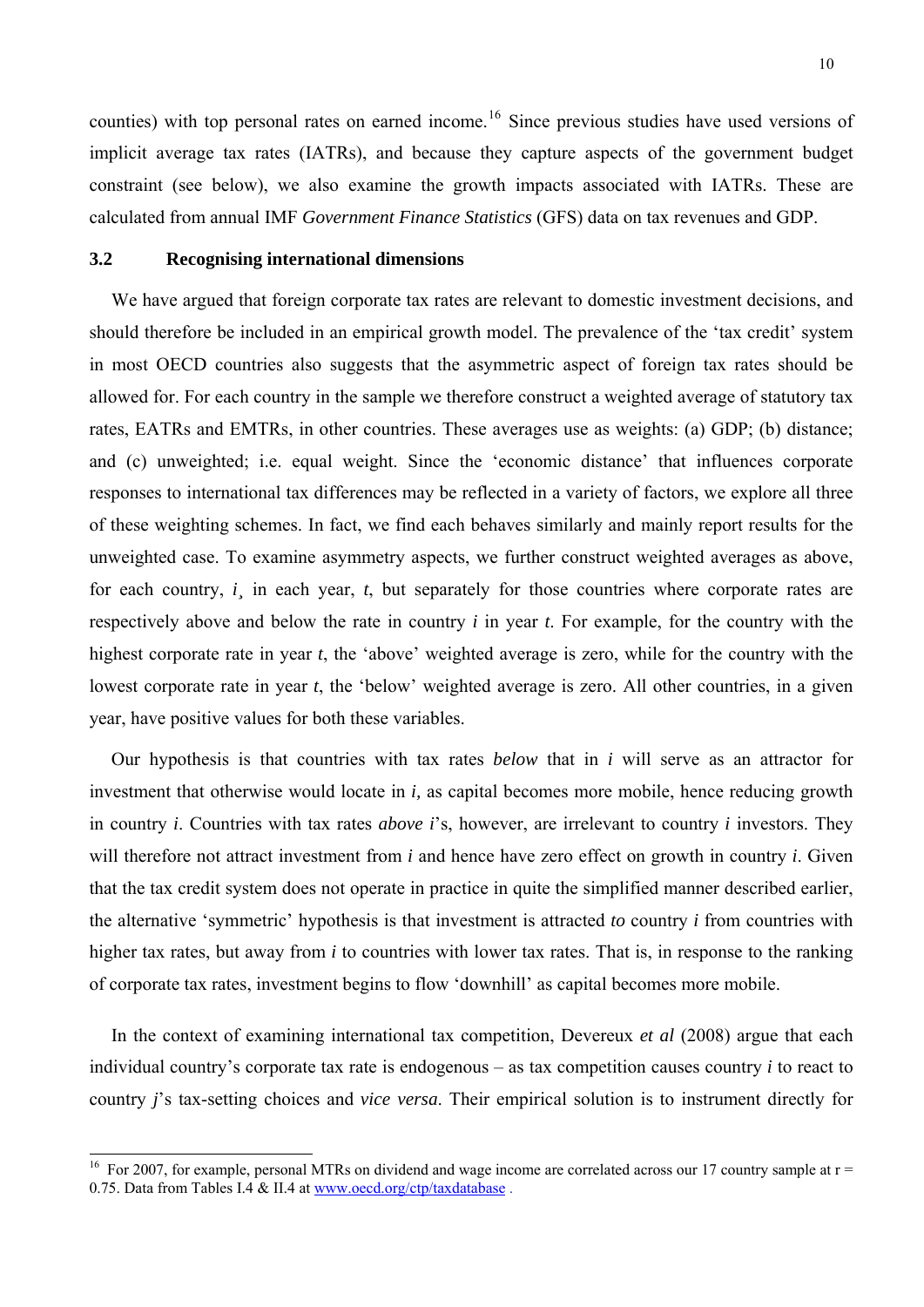<span id="page-10-0"></span>each country's tax rate using the determinants of *other* sample counties' tax rates. We follow a similar approach, discussed further in section 4.

# **3.3 Econometric issues and control variables**

This sub-section deals with a number of econometric testing issues before turning to our results in section 4.

### *The Government Budget Constrain (GBC)*

As most recent tests of the aggregate impact of taxes on growth now recognise, it is important to accommodate the GBC in empirical tests. That is, since the government budget is a 'closed system', any change in one element must be accompanied by equivalent changes in at least one other element. As a result, any government budget items not included in the estimating equation are implicitly the funding elements associated with the included budget categories. Recent empirical tests of the impact of fiscal variables on growth have, following Barro (1990), typically summarised these as 'distortionary'/'non-distortionary' taxes, 'productive'/'unproductive' expenditures and budget  $deficits$ <sup>[17](#page-10-0)</sup>

'Implicit' tax rates (IATRs), when included, and government spending categories, are defined as ratios of GDP. Thus, the GBC can be specified 'exactly' in growth regressions with one or more categories omitted (the implicit financing) to avoid perfect collinearity.<sup>[18](#page-10-0)</sup> However, when statutory or effective marginal or average tax rates are used in regressions the 'omitted financing element' is less clear, making interpretation of parameters less precise. For this reason, in regressions reported below we always include budget deficits and 'productive' public spending. We also report results both including and excluding distortionary tax IATRs. This allows us to consider whether this variable has any residual explanatory power when other relevant statutory or effective tax rates are included. It also helps to identify whether omitting this element of the GBC matters for interpretation of the remaining fiscal parameters.

# *Control variables*

Controlling for non-fiscal determinants of growth is not straightforward. Most previous exercises have attempted to control for standard growth model determinants: labour, capital (more usually, investment rates) and human capital, with or without various other macro variables (inflation, trade openness etc). However, since taxes are hypothesised to impact on output partly via physical and/or

<sup>&</sup>lt;sup>17</sup> See Kneller *et al* (1999), Bleaney *et al* (2001), and Adam and Bevan (2005) for further discussion.

<sup>&</sup>lt;sup>18</sup> Kneller *et al* (1999) recommend omitting unproductive spending and/or non-distortionary taxes from such regressions – since theory suggests these should have little or no growth effect, making interpretation of parameters on included fiscal variables easier.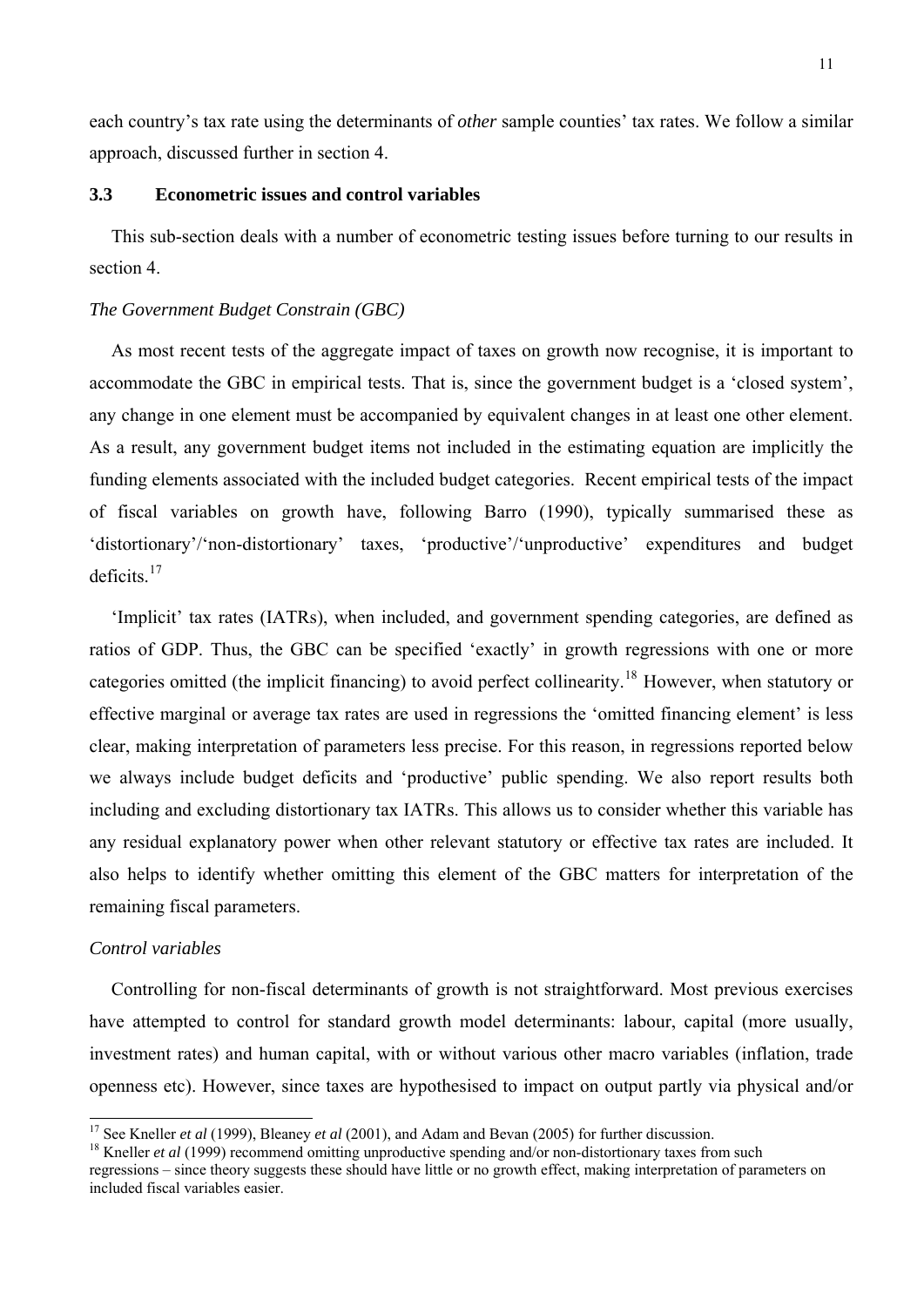<span id="page-11-0"></span>human capital investment, arguably these controls will capture some of the fiscal effects of interest, leaving only productivity-transmitted effects to be picked up by tax rate variables. This problem is compounded when poor proxies are relied on to measure fiscal impacts.

We therefore begin by examining possible interactions between our fiscal and control variables, comparing regressions which include and exclude each in turn. We use three control variables: labour force growth, human capital growth (measured as years of schooling embodied in the labour force)<sup>[19](#page-11-0)</sup>. and the ratio of private non-residential investment to GDP. To minimise the likelihood of overestimating the growth impact of taxes, we also (see section 4) allow non-fiscal determinants to explain growth first, and then examine the ability of our fiscal variables to explain the 'growth residual' (a form of multi-factor productivity growth measure). Finally, the limited availability of some fiscal data limits our sample coverage to 17 OECD countries; data for most countries spanning the late-1970s to [20](#page-11-0)04.<sup>20</sup> To facilitate comparisons across specifications we generally use a common set of countries in all regressions. When using effective tax rate data, the sample is limited further, to 12 countries from 1980.

### *Econometric Methods and Endogeneity*

 $\overline{a}$ 

Our analysis uses annual panel data and the pooled mean group (PMG) methodology proposed by Pesaran et al (1999). This allows heterogeneous constants and marginal short-run effects across countries to be accommodated, while maintaining homogeneity of the long-run responses. The major advantage of this approach is that it makes full use of the available time-series information and provides estimates of long-run parameters without the need for long lag structures. For regressions including IATRs, Gemmell e*t al.* (2006) report that the PMG estimator performs better than alternative dynamic fixed-effects or mean group (MG) estimators in the current context.<sup>[21](#page-11-0)</sup>

Concern over endogeneity is perhaps the major source of unease over the reliability of previous tests of tax rates on growth, despite some attempts to control for this. Two issues are prominent. Firstly, income taxes in particular typically experience fiscal drag – such that revenues increase disproportionately to the tax base as income growth shifts taxpayers into higher tax brackets. Secondly, faced with faster income growth which increases these 'automatic' revenues, governments

<sup>&</sup>lt;sup>19</sup> The human capital data is based on Arnold *et al* (2007). We are grateful to Jens Arnold, Andrea Bassanini and Stefano Scarpetta at the OECD for supplying the data.

<sup>&</sup>lt;sup>20</sup> The full 17 country sample is: Australia\*, Austria\*, Canada\*, Denmark, Finland\*, France\*, Germany\*, Iceland, Luxembourg, Netherlands\*, New Zealand, Norway\*, Spain\*, Sweden\*, Turkey, UK\*, USA\*. An asterisk indicates the country is included in the reduced EMTR/EATR sample.

<sup>&</sup>lt;sup>21</sup> The MG estimator additionally allows long-run parameter heterogeneity but sacrifices degrees of freedom, hence restricting the number of right-hand-side variables. That analysis also demonstrates that allowing for short-run heterogeneity reveals that most of the so-called 'long-run' growth effects occur within a small number of years (<7) in most countries. A Hausman test supports the assumption of long-run homogeneity in the PMG model.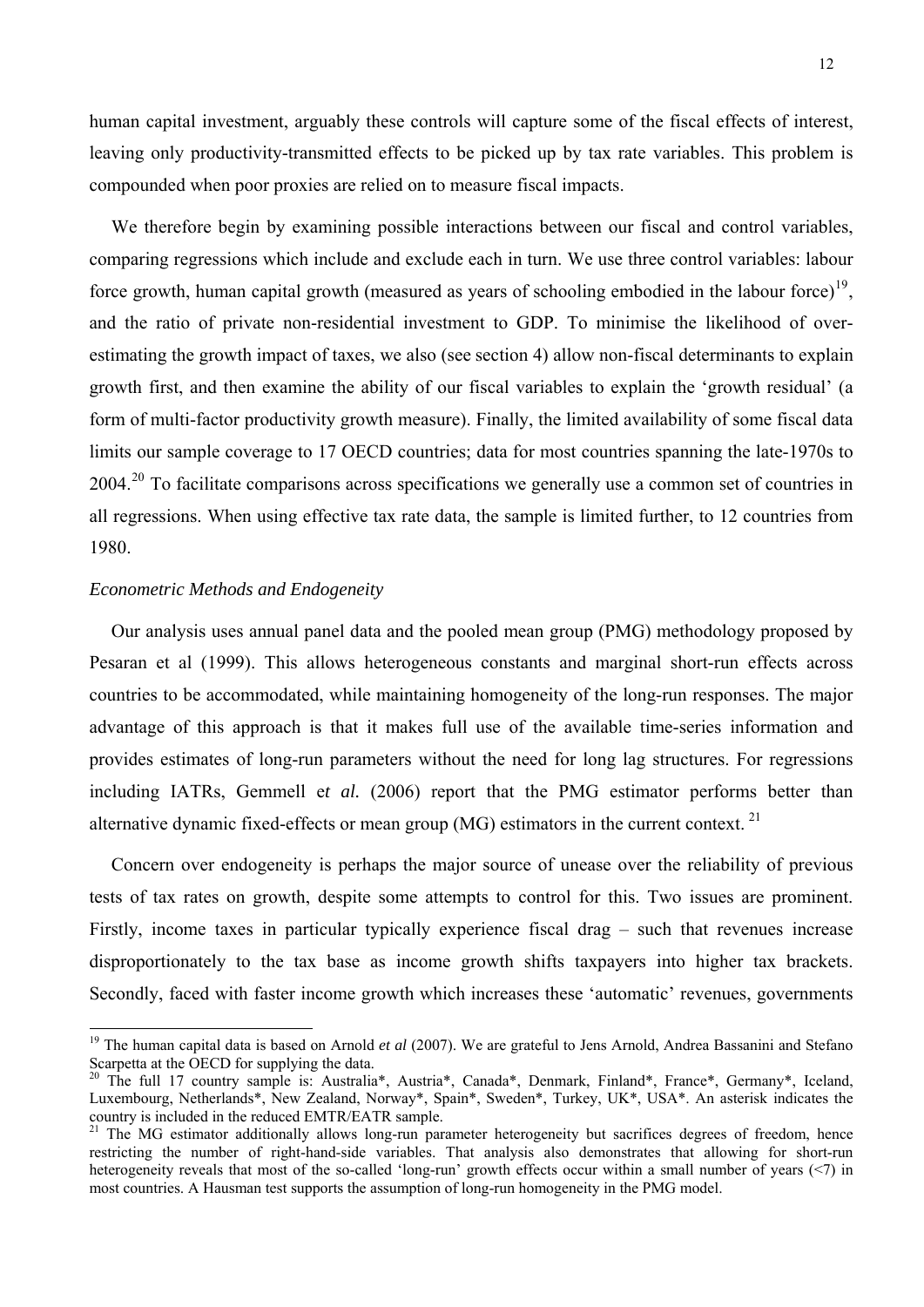<span id="page-12-0"></span>have greater scope to reduce statutory or effective tax rates (e.g. by raising tax thresholds). Automatic effects will tend to shift implicit average tax rates upwards during faster growth (positive sign), while the discretionary response is likely to produce a negative association between statutory marginal tax rates and growth.

Our reliance on statutory and effective tax rates rather than IATRs makes our estimates less vulnerable to these endogeneity concerns. Nevertheless, governments' discretionary tax changes are sometimes made in response to macroeconomic conditions, and other variables in our regressions (e.g. investment, public expenditure, deficits) may also be endogenous. We therefore use instrumental variable methods based on lag structures (which we test for exogeneity), and use various weighted averages of other countries' corporate tax rates, described more fully in section 4 below.

The resulting regression equation which we estimate by PMG or IV methods is of the following 'error correcting' form:

$$
\Delta g_{i,t} = \phi_i (g_{i,t-1} - \beta F_{i,t-1}) + \sum_{m=1}^{M} \lambda_{i,m} \Delta g_{i,t-m} + \sum_{k=0}^{K} \gamma_{i,k} \Delta F_{i,t-k} + \varepsilon_{i,t}
$$
(1)

where *i* denotes the country, *t* is time, *g* is the rate of growth of GDP, *F* is a matrix of fiscal and control variables and  $\varepsilon_{i,t}$  is a classical error term. The parameter vectors  $\phi_i$  and  $\beta$  respectively capture the error correction and (homogeneous) long-run growth effects, while λ*i,m* and γ*i,k* capture the heterogeneous short-run responses to *g* and *F* respectively (with lag lengths *M* and *K*).<sup>[22](#page-12-0)</sup> We focus on results for the long-run parameter vector,  $\beta$ .

# **4. Empirical Results**

# **4.1 Controls versus fiscal variables**

We begin this section by considering - in regression [1] of Table 1 - how well a model that excludes all fiscal variables explains OECD GDP growth.<sup>[23](#page-12-0)</sup> This can be interpreted as a form of growth-accounting regression but with an investment/GDP ratio rather than a capital growth rate on the RHS. As a result, parameters are not necessarily expected to sum to unity.<sup>[24](#page-12-0)</sup> This simple

<sup>&</sup>lt;sup>22</sup> Limited degrees of freedom mean we set  $M = K = 1$ .

<sup>&</sup>lt;sup>23</sup> For all regression results we report the homogeneous long-run parameters and omit country-specific, short-run parameters to save space.

<sup>&</sup>lt;sup>24</sup> Use of the investment rate means that the parameter is implicitly  $dg/d(I/Y) = dg/d[(I/K)(K/Y)]$ , rather than  $dg/d(I/K)$ , where *g* is the growth of GDP (*Y*), I is investment (change in the capital stock, *K*). That is, the parameter is equivalent to the growth accounting parameter multiplied by the average *K/Y* across the sample. We also use employment data as a labour force measure. This is designed to help control for cyclical dimensions in the labour input variable.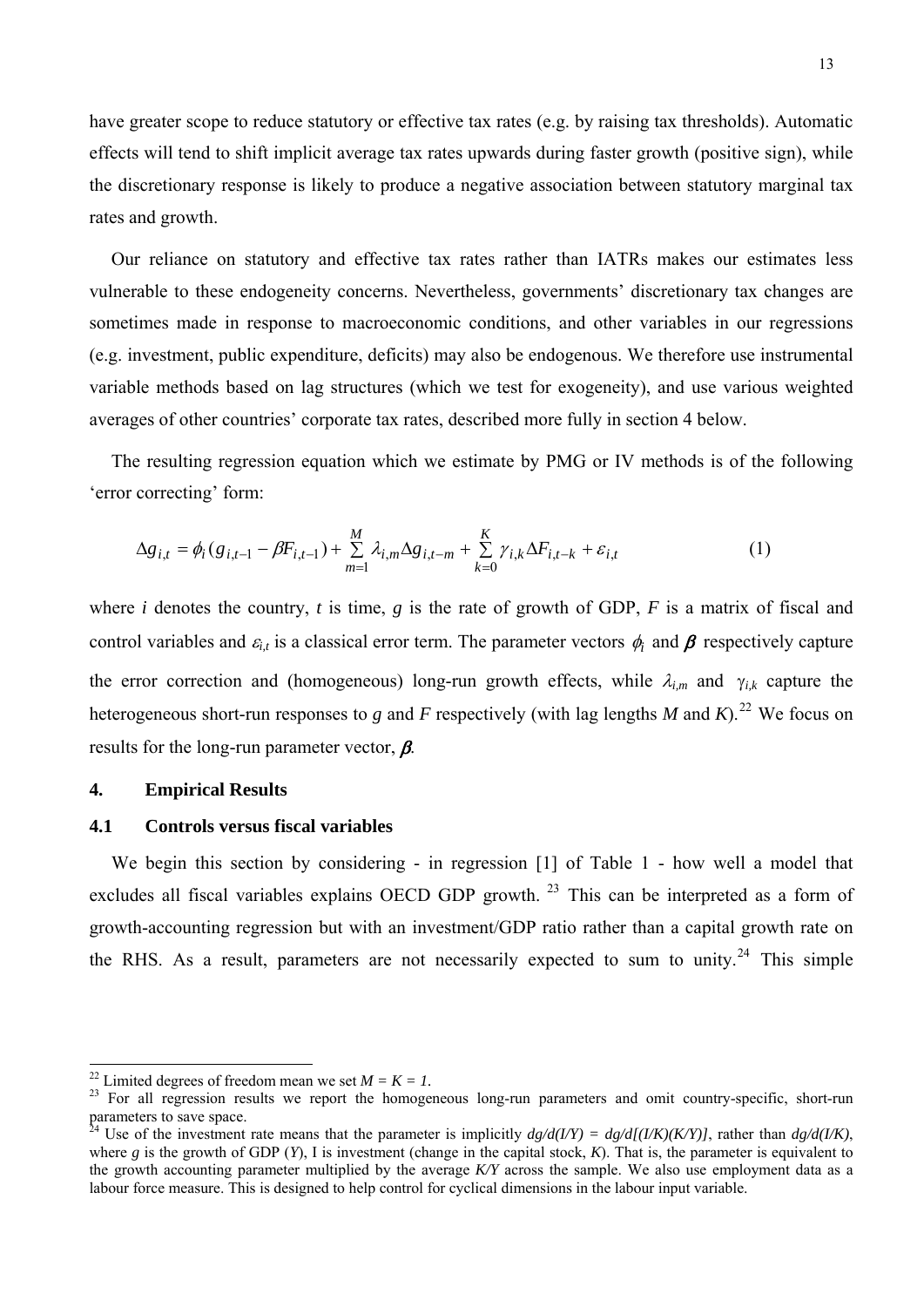<span id="page-13-0"></span>To examine fiscal impacts we begin by including *only* the 'fiscal control' and statutory tax rate variables – regression [2] - and then nesting all variables in regression [3]. The tax rates are: the top statutory rate of personal income tax  $(P_i$ -top), the statutory corporate rate in each country, *i*,  $(C_i$ -stat) and the average statutory corporate rate in other countries, *j*, where corporate rates are respectively lower ( $C_i$ -stat-L) and higher ( $C_i$ -stat-H).<sup>[26](#page-13-0)</sup> The 'fiscal controls' are productive public expenditures (as % of GDP) and the budget surplus. We delay discussion of the fiscal variables to sub-section 4.2 and focus first on the interaction between the fiscal and control variables.

When fiscal variables are included in regression [2] *omitting the 'production function' control variables*, the tax rate variables take the expected signs – negative impacts from higher personal and domestic corporate tax rates (P*i*-top, C*i*-stat) and a positive impact from increases in the corporate rate in 'lower tax' countries (C<sub>i</sub>-stat-L). Unlike C<sub>i</sub>-stat-L, increases in corporate tax rates in 'higher tax' countries,  $(C_i$ -stat-H), appear to have no significant growth impacts on *i*. In regression [3], which nests both sets of variables, the fiscal variables remain statistically strong with generally slightly larger and more precisely identified point estimates, while the investment and human capital parameters become small, and statistically insignificant (and wrongly signed). The other regressions in Table 1 broadly repeat this pattern for control variables.

These results suggest that when fiscal and control variables are nested within a single model, it is the fiscal variables (at least those examined so far) that dominate, with the production function related variables yielding poor results. Thus, perhaps surprisingly, investment and human capital have no identifiable, independent (i.e. not fiscal-induced) long-run growth effects. To investigate this further, in sub-section 4.5, we consider the other extreme by allowing maximum impact from the control variables *before* allowing tax variables to impact on growth.

# **4.2 Results using statutory tax rates**

 $\overline{\phantom{a}}$ 

Considering regression [3] of Table 1, the statutory tax rates reveal significant negative effects on growth associated with higher marginal personal tax rates (P*i*-top) and domestic corporate tax rates (C*i*-stat). The point estimate for the corporate rate is significantly larger, in absolute terms, than the personal rate parameter, with the hypothesis that both coefficients are the same rejected at a 5%

<sup>&</sup>lt;sup>25</sup> Replacing human capital growth in regression [1] with the stock (in each year) produces implausible parameter values suggesting that it is the *flow*, rather than the *stock*, of human capital that matters for growth

<sup>&</sup>lt;sup>26</sup> These corporate tax rates in other countries are unweighted averages (each country takes a weight on 1). Below we discuss the impact of alternative weighting schemes, and of treating country *i*'s corporate tax rate as endogenously determined via tax competition.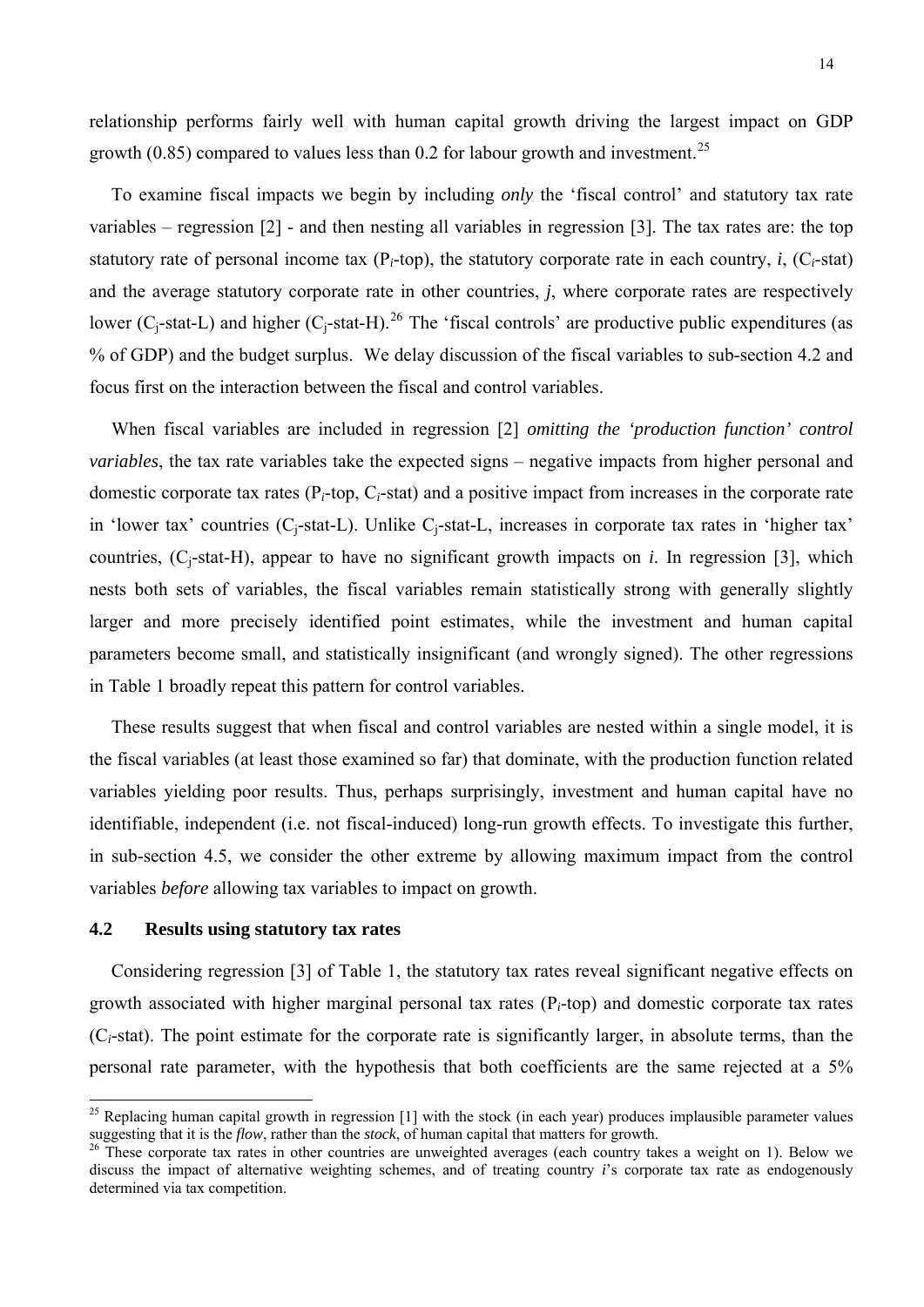<span id="page-14-0"></span>significance level. The parameter on  $C_i$ -stat-L confirms our predictions that growth in country *i* is adversely affected by reductions in corporate rates in countries where C*j*-stat is initially below C*i*-stat. By contrast, countries with higher initial corporate rates, C*j*-stat-H, appear to exert no significant influence on growth rates in country *i* (parameter  $= -0.001$ ; *t*-ratio  $= 0.05$ ). This is in line with the prediction, discussed above, of asymmetric effects on investment flows associated with the prevailing use of the corporate 'tax credit' system to avoid international double taxation in most OECD countries.

Regressions [3] to [6] compare the outcomes for different combinations of corporate tax rates. In regression [4] we omit the (insignificant) C*j*-stat-H variable and note that remaining tax rate (and other) parameters are essentially unaltered. Regression [5] replaces C*j*-stat-L with the average C*j*-stat across *all* other countries. It can be seen that, while this variable continues to support significant positive effects on growth in country *i* (lower foreign tax rates reduce growth in *i*), the parameter on country *i*'s own corporate rate, C*i*-stat, becomes statistically insignificant. That is, failing to differentiate between high-tax and low-tax competitor countries makes it harder to identify the respective growth effects of domestic and foreign corporate tax rates.

Further, regression [6] reveals that if foreign corporate tax rates are ignored altogether, the domestic corporate rate becomes positive and statistically significant, albeit small in magnitude. This provides strong confirmation for our hypothesis that ignoring open economy aspects of countries' corporate tax settings leads to falsely identifying higher domestic corporate tax rates as growthenhancing. This may help to explain previous findings of some positive (domestic) corporate tax rate parameters by Angelopoulos et al (2007), Reed (2008b) and others.<sup>[27](#page-14-0)</sup>

Table 1 provides a number of robustness checks on the statutory tax rate results discussed above. First, in regressions [4'] and [4''], we consider the impact of alternative weighting schemes in constructing the average corporate rate in other countries. The issue here is what determines the sensitivity of investment, declared profit and firm location, *ceteris paribus*, to tax settings in other countries? This will be a function of a number of country-specific factors that we cannot hope to capture here. However, more general measures of 'economic distance' and/or physical distance are also likely to be relevant to corporate location decisions over their headquarters, subsidiaries etc.

 $\overline{\phantom{a}}$ 

 $27$  Reed (2008a, b) provides robust evidence of various negative tax rate effects on growth, but positive State corporate tax revenue effects, at the individual US State level. In that context, the relevant 'foreign' corporate rate would be the rate applying in other, competing States.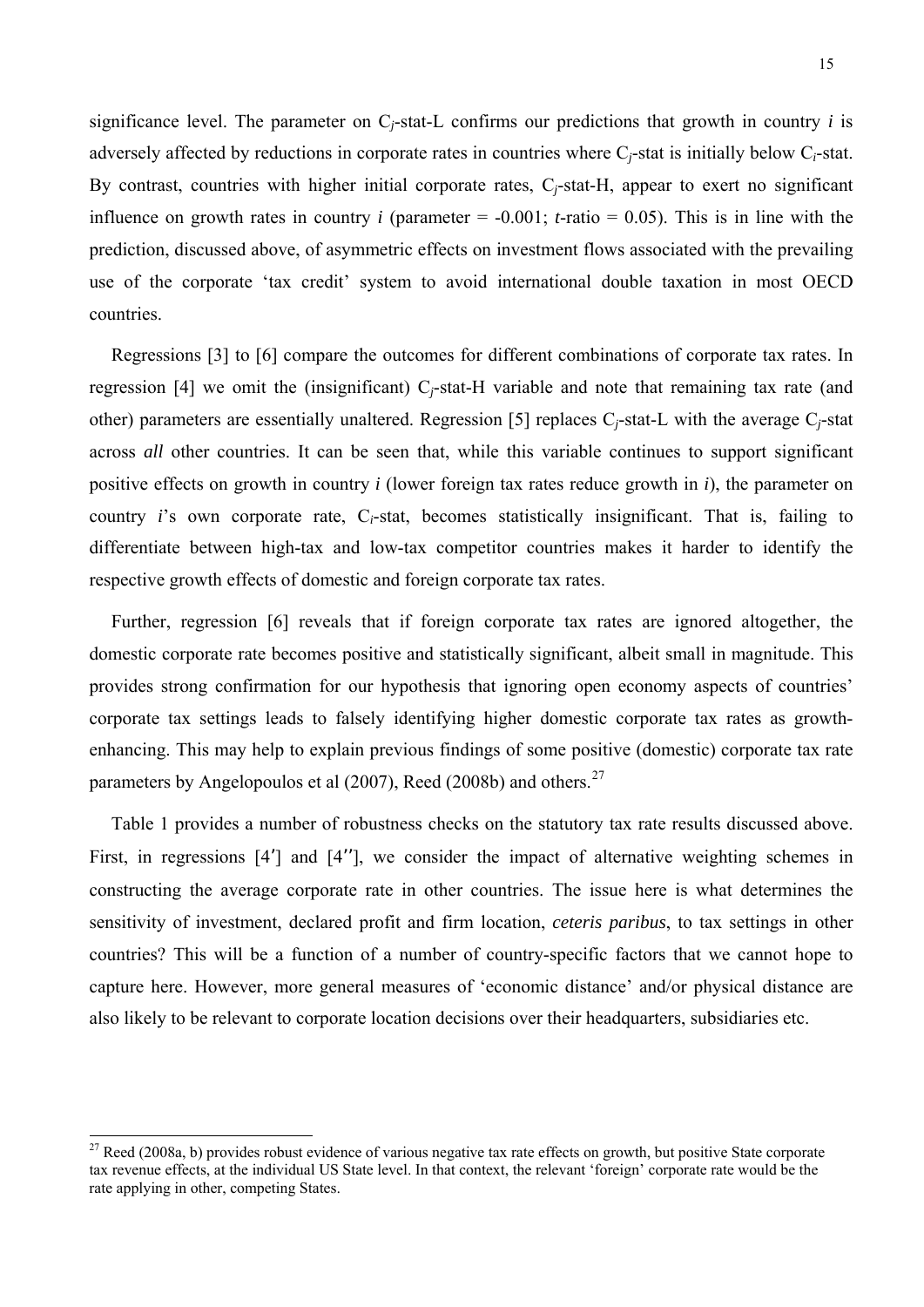<span id="page-15-0"></span>In their analysis of corporate tax competition, Devereux et al (2008) use countries' GDP and recent FDI flows as weights. We use GDP and physical distance measures as weights.<sup>[28](#page-15-0)</sup> Regressions [4'] and [4''] show that results are insensitive to the weighting scheme adopted. In general, using GDP or distance as weights reduces the absolute magnitude of the parameter estimates (and the implied elasticities at variable means). Note however, that in each of [4], [4'] and [4''], the point estimate for the growth impact of 'foreign' corporate tax rates, C*j*-stat-L, is greater (in absolute value) than that for the domestic corporate rate,  $C_i$ -stat. We discuss this aspect of our result later – after considering instrumental variable regressions – since these relative magnitudes vary.

We noted earlier that including implicit average tax rates in regressions helps to specify the GBC more fully, but may not pick up the kinds of average or marginal tax rate effects on growth of interest. Table 1, regressions [7], therefore includes the IATR for 'distortionary' taxes. This enters [7] significantly with the expected negative sign and appears to be almost orthogonal to our statutory tax rate effects. The main effect of introducing the IATR is to increase the estimated positive impact of productive public spending and reduce the impact of budget surpluses (comparing [4] and [7]). This is to be expected since, in [4], distortionary taxes are a large (omitted) implicit financing element of expenditures and surpluses, hence altering their estimated growth effects when the IATR is explicitly introduced. It is interesting however that the IATR identifies additional adverse growth effects to those already captured in the statutory tax rate variables, perhaps because the latter are not capturing all of the relevant marginal or average responses.

If the Devereux *et al* (2008) evidence of strategic competition between countries over corporate tax settings is correct, then countries' corporate rates may be jointly determined and our results for separate 'domestic' and 'foreign' tax rates would suffer from endogeneity bias. In sub-section 4.4 we examine instrumental variable (IV) methods to address endogeneity issues more generally. However, our weighted average tax rates *in other countries* (C*j*-stat) potentially provide instruments for the country-specific tax rates (C*i*-stat) that can be used directly in our regressions in Table 1.

Since our hypothesis is that country *i* will respond asymmetrically to higher and lower tax rates abroad, in regression [8] we include C*j*-stat-L and C*j*-stat-H separately and omit C*i*-stat. In this case C*j*-stat-H instruments for C*i*-stat, with C*j*-stat-L again capturing the 'attraction' of lower statutory rates than those in country  $i^{29}$  $i^{29}$  $i^{29}$  Regression [8] reveals that  $C_j$ -stat-H now displays the negative sign (though not statistically significant) that was previously observed for country *i*'s tax rate. The parameter on C*j*-

l

<sup>&</sup>lt;sup>28</sup> We do not use FDI data due to limited availability for early years of our sample. Physical distance is measured by the distance between the capital cities of all sample countries.

<sup>&</sup>lt;sup>29</sup> With C<sub>*j*</sub>-stat-L already included in the regression, use of C<sub>*j*</sub>-stat to instrument for C<sub>*j*</sub>-stat would involve an element of 'double counting'; we therefore use C*i*-stat-H instead.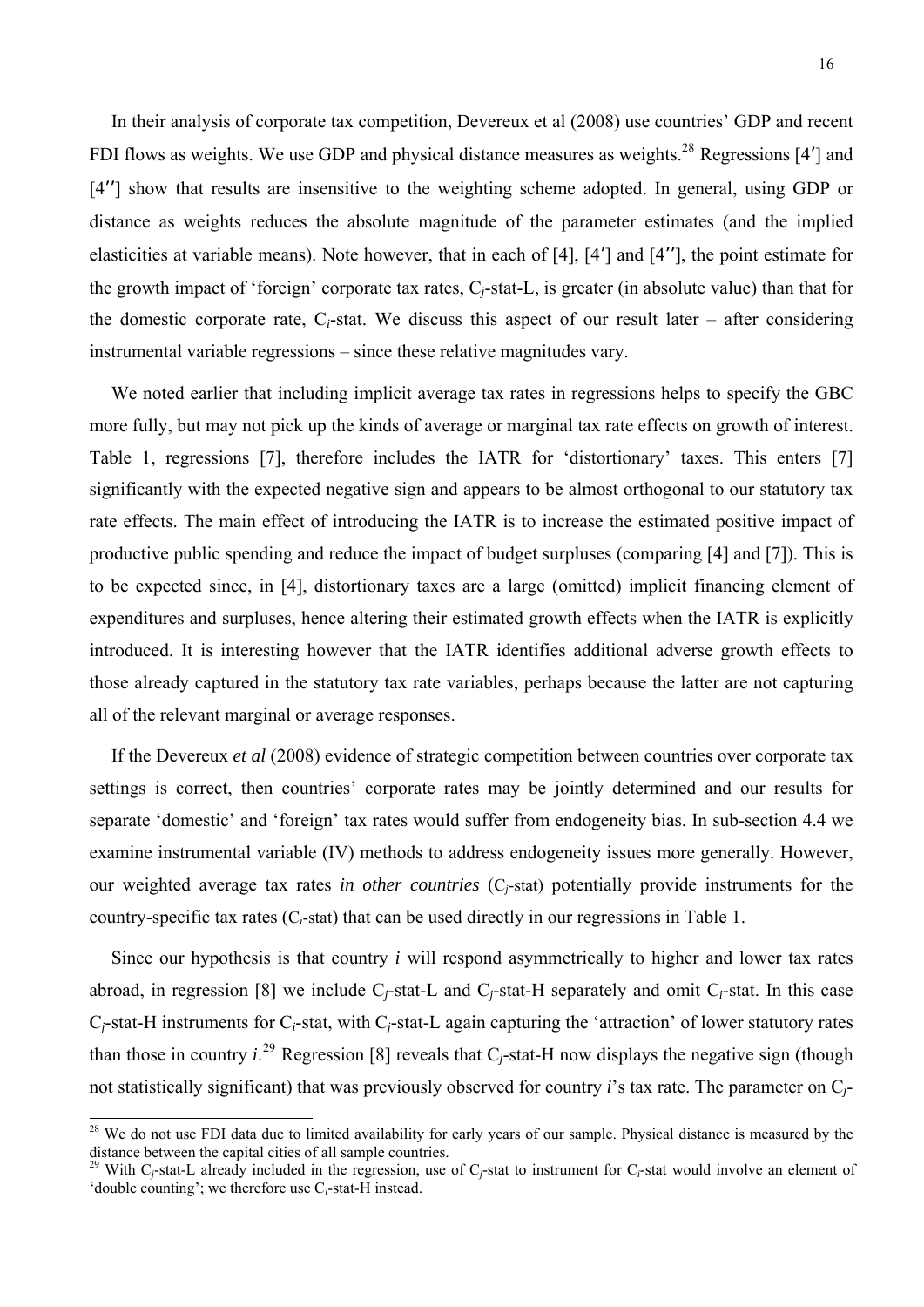<span id="page-16-0"></span>stat-L  $(0.072; t = 1.94)$  continues to suggest adverse growth effects in country *i* from reductions in statutory rates in initially lower tax rate countries (i.e. positive sign). Note however that the smaller parameter sizes in [8],  $(0.072 \& 0.025$  compared with 0.223  $& 0.130$  in [4]) may be indicative of a bias away from zero in previously estimated parameters. We explore this issue further in sub-section 4.4.

Finally, in all regressions in Table 1, a statistically significant estimate is obtained for the effect of higher top personal tax rates on GDP growth. Excluding those regressions we regard as mis-specified  $-$  [5] & [6] – the point estimates for the personal tax rate are always below, in absolute terms, the corporate tax parameter estimates; significantly below except for [4'].

### **4.3 Results using effective corporate tax rates**

 $\overline{\phantom{a}}$ 

Table 2 reports equivalent results to those discussed in sub-section 4.2, but replacing the statutory corporate rate with effective average or marginal corporate tax rates (C*i*-eff, C*j*-eff-L, C*j*-eff-H) from the IFS/Devereux *et al* (2002) dataset. As noted above, this limits our sample size to 12 countries, post-1980. These effective rates are hypothetical rates applicable to specified investment types undertaken under alternative assumptions regarding, for example, the relevant rate of interest, inflation rate, method of financing (debt, equity) etc. Table 2 reports regressions for two cases: (i) assumed uniform inflation rates across countries (labelled 'base case': *bc*); and (ii) using countries' own rates of inflation ('variable inflation' case: *vi*).<sup>[30](#page-16-0)</sup> In view of Devereux *et al's* arguments that, for many corporate investment decisions, it is the average, rather than marginal, tax rate that is relevant, we consider both effective rates.<sup>[31](#page-16-0)</sup> Regressions (1) – (3) in Table 2 are equivalent specifications to regressions [3], [4], and [7] in Table 1.

It can be seen that the Table 2 regressions tell a very similar story: the EATR(*bc*) yields significant negative effects for the country's own corporate rate (C*i*-eff) and positive for the foreign rate, C*j*-eff-L, but zero for  $C_i$ -eff-H. In regression  $(3)$  – where the distortionary tax IATR is again added to the regression – this generates a small, insignificant negative parameter and the parameter on the productive expenditure variable is essentially unaffected by inclusion of the IATR. One interpretation

<sup>&</sup>lt;sup>30</sup> Other 'base case' assumptions are: investment is in plant and machinery, financed by equity or retained earnings, taxation at shareholder level is not included, rate of economic rent = 10% (i.e. financial return = 20%), real discount rate = 10%, inflation rate = 3.5%, depreciation rate = 12.25%; see Devereux and Griffith (2003) for details.

 $31$  In fact in this IFS dataset the EATRs and EMTRs are highly correlated:  $r = 090$  to 0.97 across all 19 countries over the 1980-2004 period (for different EMTR/EATR definitions) in the original dataset, and  $r = 0.90$  to 0.98 across the 12 OECD countries included in our sample.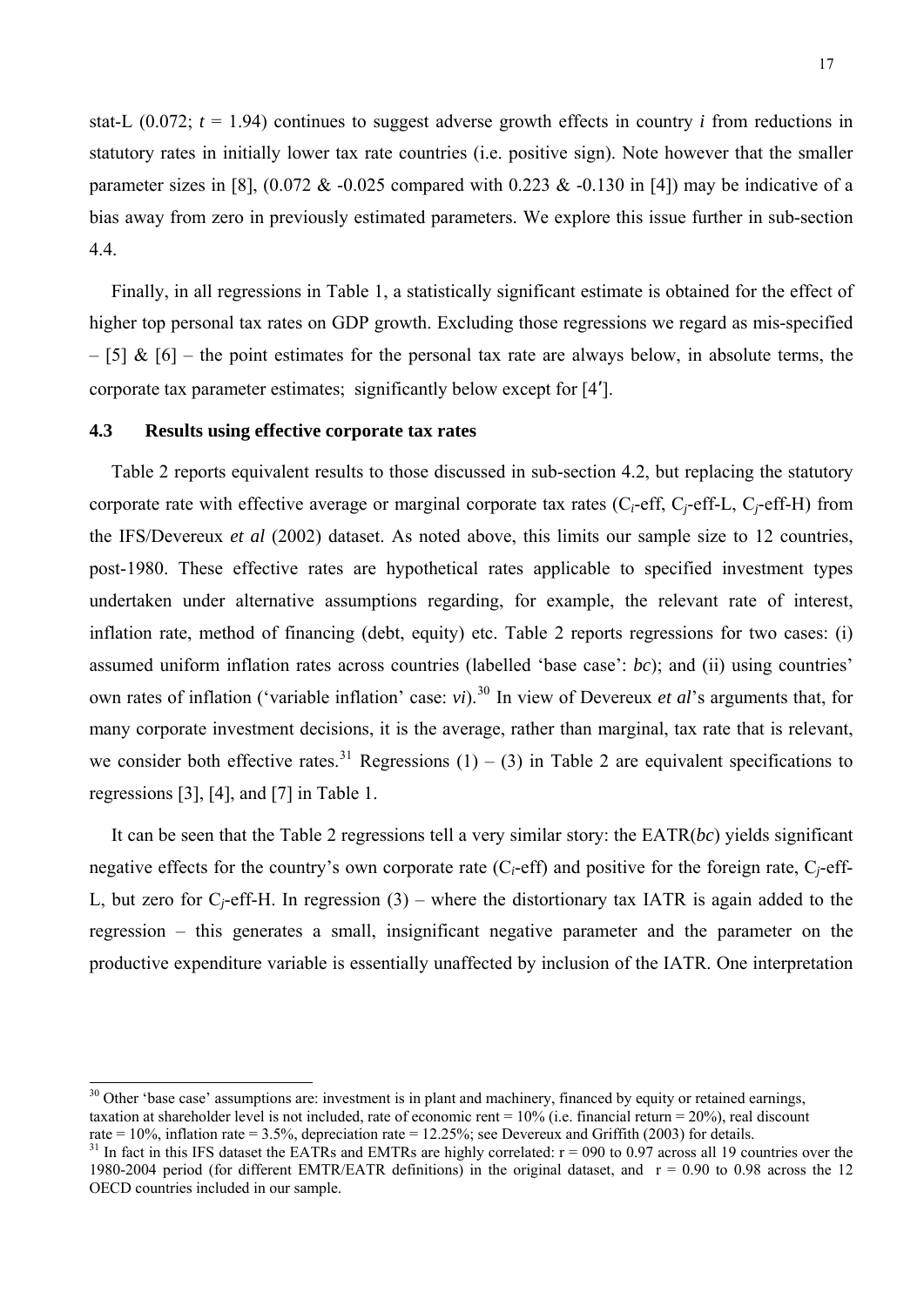<span id="page-17-0"></span>of this result is that when *effective* average tax rates are used in the regression, the IATR adds little additional relevant fiscal information in explaining growth.<sup>[32](#page-17-0)</sup>

Regressions (4) – (6) repeat regression (3) but using  $\text{EATR}(vi)$ ,  $\text{EMTR}(bc)$  and  $\text{EMTR}(vi)$ respectively. It can be seen that results are highly robust to these alternative definitions. Given the high correlations between these alternative effective tax rates, this result is not surprising and suggests that it is not likely to be possible to discriminate between effective *average*, and effective *marginal*, tax rates in terms of their growth impacts. Both rates appear to succeed in picking up statistically significant growth effects and the '*bc*/*vi*' distinction is fairly immaterial. These results are especially interesting because the effective tax rates used here can be regarded as genuinely exogenous, having been calculated for a hypothetical investment type within each country/year, and are not constructed from countries' tax revenue data.

As in Table 1, Table 2 regressions again reveal strong, statistically significant adverse growth effects associated with increases in top personal tax rates. Given the variety of personal rates likely to impact on different marginal decisions with potential effects on aggregate growth, we do not interpret these results as indicating impacts specific to the *top* personal rate. As we argued earlier, of the various personal marginal tax rates, the top marginal rate is likely to be the most growth-relevant in many cases, but in our regressions may simply be proxying for those various rates. Overall the tax rate results in Table 2 are highly consistent with those in Table 1 despite being obtained for a reduced sample over a shorter period.

# **4.4 Instrumental variable (IV) regressions**

 $\overline{\phantom{a}}$ 

The previous sub-section considered possible endogeneity in the C*i*-stat variable but otherwise treated tax rate and other variables as exogenous. To maximise available degrees of freedom for IV regressions we return to our larger dataset involving statutory tax rates. The arguments around the potential endogeneity of IATRs are well-known, but statutory tax rates may suffer from similar problems to the extent that governments adjust tax parameters, including rates, in response to macroeconomic and other conditions related to GDP growth rates.<sup>[33](#page-17-0)</sup> In addition, our public spending, budget surplus and private investment variables may be endogenously determined. In this sub-section we control for endogeneity using standard IV methods, for three alternative instrument sets. The

 $32$  This result holds when the EATR(*vi*) definition is examined; when EMTRs replace EATRs in regression (3), the IATR variable becomes marginally significant at 10%.

<sup>&</sup>lt;sup>33</sup> Romer and Romer (2007) propose a novel method of distinguishing different types of endogenous response by US governments (using Budget statements on the reasons for, and costing of, fiscal reforms) and provide evidence of robust growth responses to 'exogenous' tax changes. Unfortunately this approach is not viable here, given the number of countries in our sample.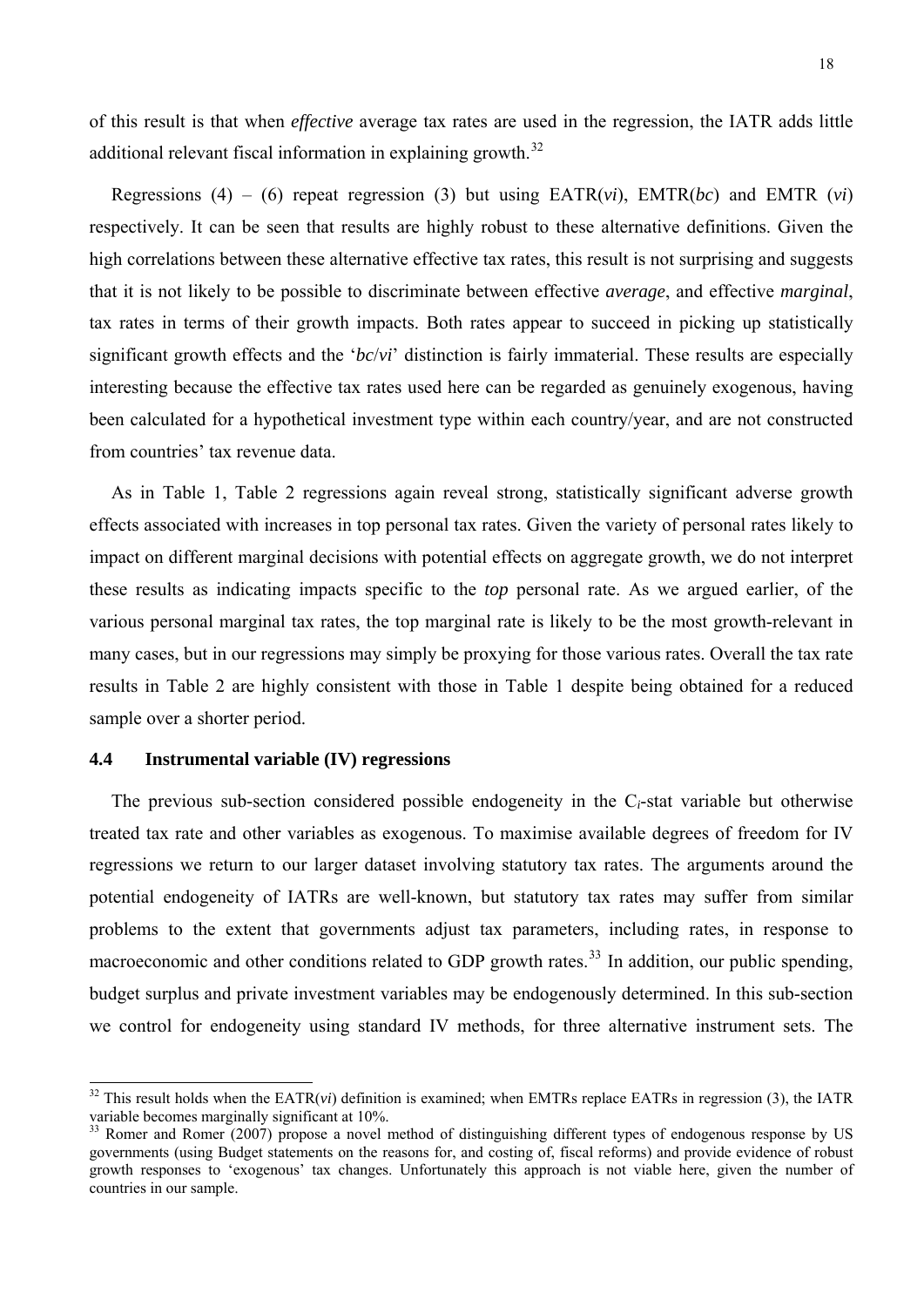<span id="page-18-0"></span>The right-hand section of Table 2 reports estimates from these IV regressions; with regression [4] from Table 1 repeated to assist comparisons. In (IV1), instrumented variables are the fiscal controls (productive expenditure, budget surplus) and private investment, but we do not instrument for tax rates: P*i*-top, C*i*-stat and C*j*-stat-L. Regression (IV2) additionally instruments for those tax rates, using lagged values, while (IV3) instruments  $C_i$ -stat with  $C_i$ -stat-H as discussed in sub-section 4.2.<sup>[34](#page-18-0)</sup> In Table 3 we report a number of diagnostic tests for instrument validity in these IV regressions, which we discuss further below. In sum, all three regressions pass relevant exogeneity tests.

On the effect of personal and corporate tax rates on growth, the three IV regressions all support our earlier conclusions; namely there are significant negative growth effects from higher personal, and domestic corporate, tax rates, but positive growth effects arising from increased corporate tax rates in countries initially below the country of interest. Of particular note, when we instrument C*i*-stat using other (higher-tax) countries' corporate tax rates (C*j*-stat-H) in (IV3), this effect is now significantly negative, whereas previously it was negative but not statistically significant. Comparing the point estimates in the IV regressions with those in regression [4] from Table 1 shows that IV versions are generally smaller in absolute value than their PMG equivalents. This generally confirms that earlier regressions may over-estimate the impact of taxes on growth but qualitatively these effects remain highly robust.

An interesting question to arise from this concerns the individual country growth responses to *global* corporate rate reductions. That is, if all countries simultaneously reduced their statutory corporate tax rates similarly, is growth affected? Though *relative* corporate tax rates would remain unchanged in this scenario, tax-growth effects may still be expected to the extent that a lower corporate tax rate domestically stimulates greater domestic economic activity (e.g. via increased local investment or entrepreneurial activity), even though incentives for international capital or profit mobility are unchanged. On the other hand, the resulting increase in the corporate-personal tax wedge could worsen growth-retarding distortions. With our limited sample we cannot answer questions relating to *global* corporate tax rate reductions but we can consider the effect of uniform reductions across the 17 country sample.

If we accept the evidence from Tables 1 and 2 that corporate tax rates in 'higher-tax' countries (C*j*stat-H) have a zero or negligible effect on country *i*, then the results in (IV1) and (IV2) suggest that

 $\overline{\phantom{a}}$ 

<sup>&</sup>lt;sup>34</sup> In all cases first stage regressions are estimated by fixed-effects methods with second stage regressions using PMG methods. Software for full 'PMG-IV' estimation is not currently available.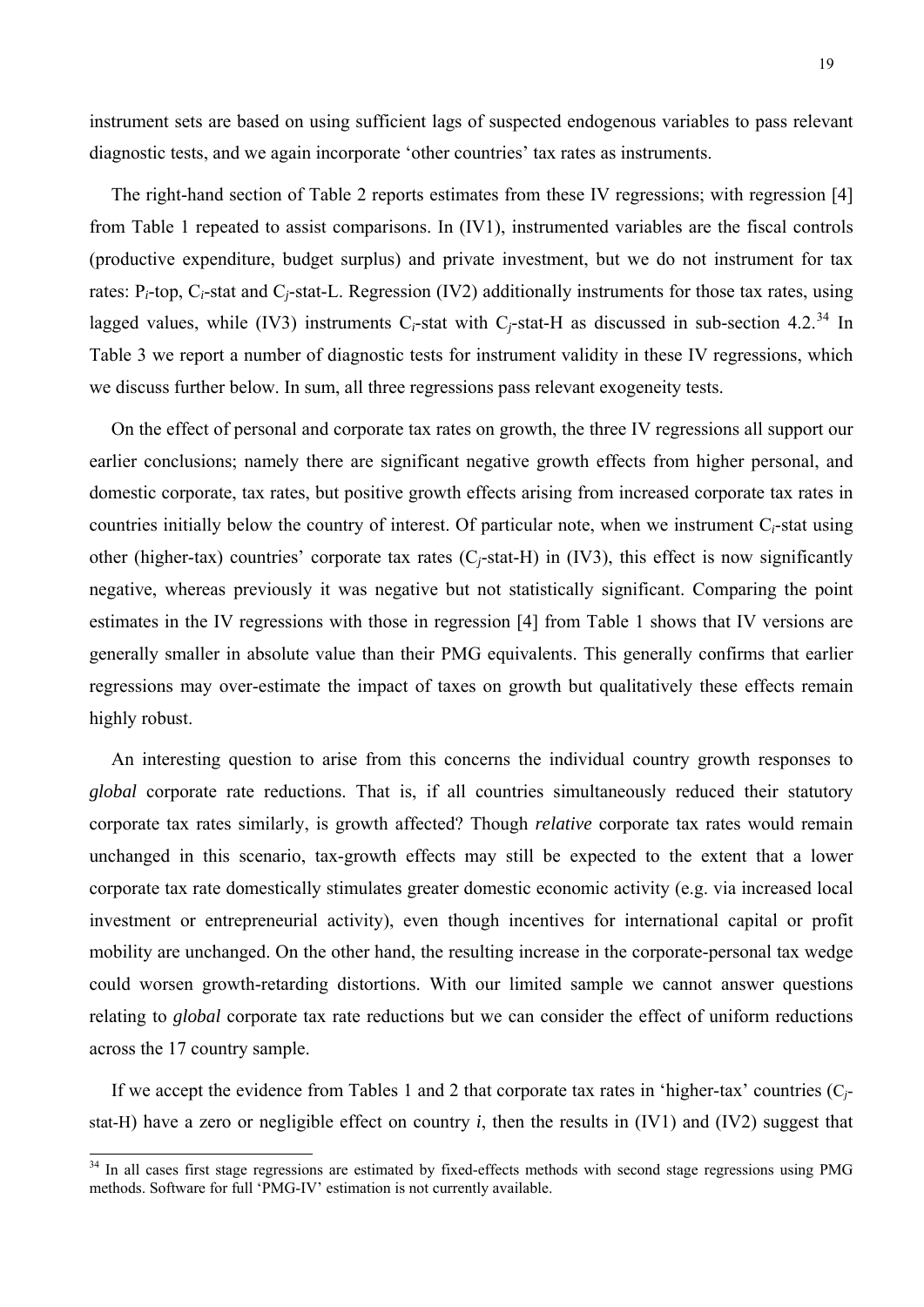<span id="page-19-0"></span>uniform sample corporate tax reductions would have a small net negative effect on growth in country  $i^{35}$  $i^{35}$  $i^{35}$  That is, the absolute value of the parameter on  $C_j$ -stat-L typically exceeds by a small, but statistically significant, margin the C*i*-stat parameter (except for IV2 where the difference is insignificant). The most appropriate test of this is perhaps found in (IV3), since this allows for the joint determination of countries' corporate tax settings. The absolute difference in the two point estimates (0.049, -0.034) supports a small (but statistically significant at 10%) growth *sacrifice* from uniform tax reductions across the sample. Though this does not capture global tax reductions for the reasons given above, it suggests at the very least that advocating that countries cut their corporate tax rates to boost their GDP growth could be misplaced. Growth effects may be negligible when many countries follow the same policy.

For our control variables, IV regressions in Table 2 indicate some differences compared to equivalent Table 1 regressions. Firstly, productive public spending parameters generally continue to support positive growth effects though point estimates now vary more across specifications. Secondly, the budget surplus – with a predicted positive sign – turns negative, sometimes significantly. At a minimum this suggests that previously estimated positive long-run effects from larger budget surpluses are non-robust. Indeed, since 'long-run' increases in budget imbalances are, by their nature, unsustainable, it would be surprising if short-run changes in imbalances had long-run growth effects. Among the other control variables, investment again fails to display significant growth effects but the IV estimates now suggest positive growth effects from human capital increases. Given the lags involved in human capital accumulation this long-run effect is more plausible. For investment, however, these results continue to support the view that inclusion of fiscal variables renders autonomous investment effects redundant. While the main channels through which taxes are often hypothesised to affect growth is via private investment, the absence of an autonomous investment effect is surprising. In sub-section 4.5 we therefore investigate tax-growth effects *after first allowing for* private investment effects on growth.

Before doing so, Table 3 provides some diagnostic testing of our IV regressions. For each case, the Sargan test results do not reject the hypothesis that the instruments are valid. However, the instruments should also be correlated with the included endogenous variables. The usual F-statistic and the partial  $R^2$  between all excluded instruments and the endogenous regressors of the first-stage cannot reveal the weakness of a particular instrument if the rest of the instruments are highly

 $\overline{\phantom{a}}$ 

<sup>&</sup>lt;sup>35</sup> Since our sample excludes many countries to/from which sample countries' investment etc might flow, our empirical results are consistent with positive, zero or negative net growth effects if *all* countries reduce their corporate tax rates, even though uniform reductions in all *sample* countries appear to be slightly growth-negative.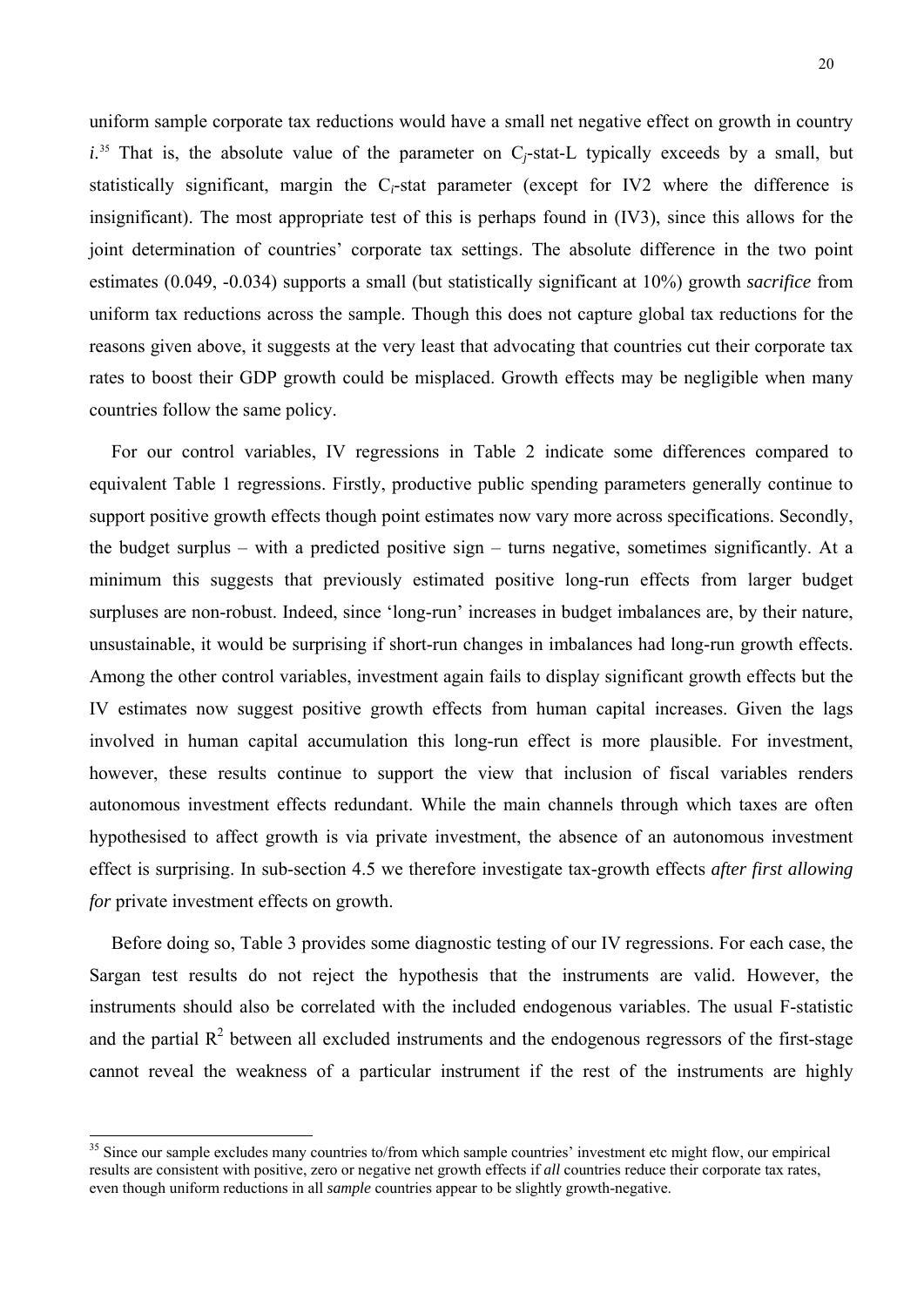<span id="page-20-0"></span>correlated with the endogenous variables (Staiger and Stock, 1997). The Shea partial  $\mathbb{R}^2$  (Shea, 1997) overcomes this by taking into account cross-correlations among the instruments.

Table 3 shows that the Shea partial  $R^2$ s are all satisfactorily high in each IV regression, with the possible exception of (IV2). In that regression, the Shea partial  $R^2$ s for the domestic corporate rate is relatively low. Baum et al. (2003) suggest as a rule of thumb that if the standard  $R^2$  is large whereas the Shea partial  $R^2$  is small, we may conclude that the instruments lack sufficient relevance to explain all the endogenous regressors. A more formal test, which we also report, is the Stock and Yogo (2005) weak instrument test based on the Cragg-Donald statistic. This tests whether the bias in IV parameter estimates due to weak instruments exceeds (above a certain threshold) the bias in equivalent OLS estimates.<sup>[36](#page-20-0)</sup> For regressions (IV1) and (IV3), we can reject the null hypothesis that our instruments are weak.<sup>[37](#page-20-0)</sup> In contrast, for regression (IV2), we do not reject the weak instrument hypothesis: the Cragg-Donald statistic is below the critical value. In this case, instrumenting P*i*-top and C*i*-stat may not lead to a reduction in any bias present in the PMG parameters in Table 1.

# **4.5 'Residual growth' regressions**

 $\overline{\phantom{a}}$ 

The nested regressions in Table 1, including both fiscal variables and the standard growth accounting controls, produced robust support for the former at the expense of the latter. This would appear to give a strong role to fiscal policy such that investment - and perhaps human capital accumulation - have little independent effect on growth or, at best, have effects that cannot be robustly identified. Human capital accumulation in most OECD countries is heavily conditioned by government provision of education such that it might be the case that inclusion of fiscal variables (especially productive public spending) in growth regressions renders a human capital variable redundant. However it is more surprising that this appears to hold for physical capital investment.

To test whether the tax effects identified earlier are robust to assumptions about the impact of investment and human capital on growth, we therefore use residuals from regression [1] in Table 1, where only 'production function' control variables were included. These residuals represent a form of total factor productivity (TFP) growth measure, being the growth rate of GDP net of any associated changes in investment, labour and human capital growth. We refer to this as 'residual growth',  $g_R$ , and

 $36$  Stock and Yogo (2005) class an instrument as weak, or 'performing poorly', using two alternative definitions. The first is that "a group of instruments is weak if the bias of the IV estimator, relative to the bias of the OLS, could exceed a certain threshold *b*" (we use *b* = 5%). The second is that the instruments are weak "if the conventional α-level Wald test based on IV statistics has an actual size that could exceed a certain threshold *r*" (we use *r* 

 $37$  Stock and Yogo (2005) have computed the critical values (CV) for up to 3 endogenous variables. The critical value for three endogenous variables, sixteen instrumental variables and 10% bias is 10.41. However, the critical value is a decreasing function of the number of endogenous variables. For (IV2), with six endogenous variables, the CV will be less than 10.41, but it is likely that we would nevertheless reject the weak instrument hypothesis for this instrument set.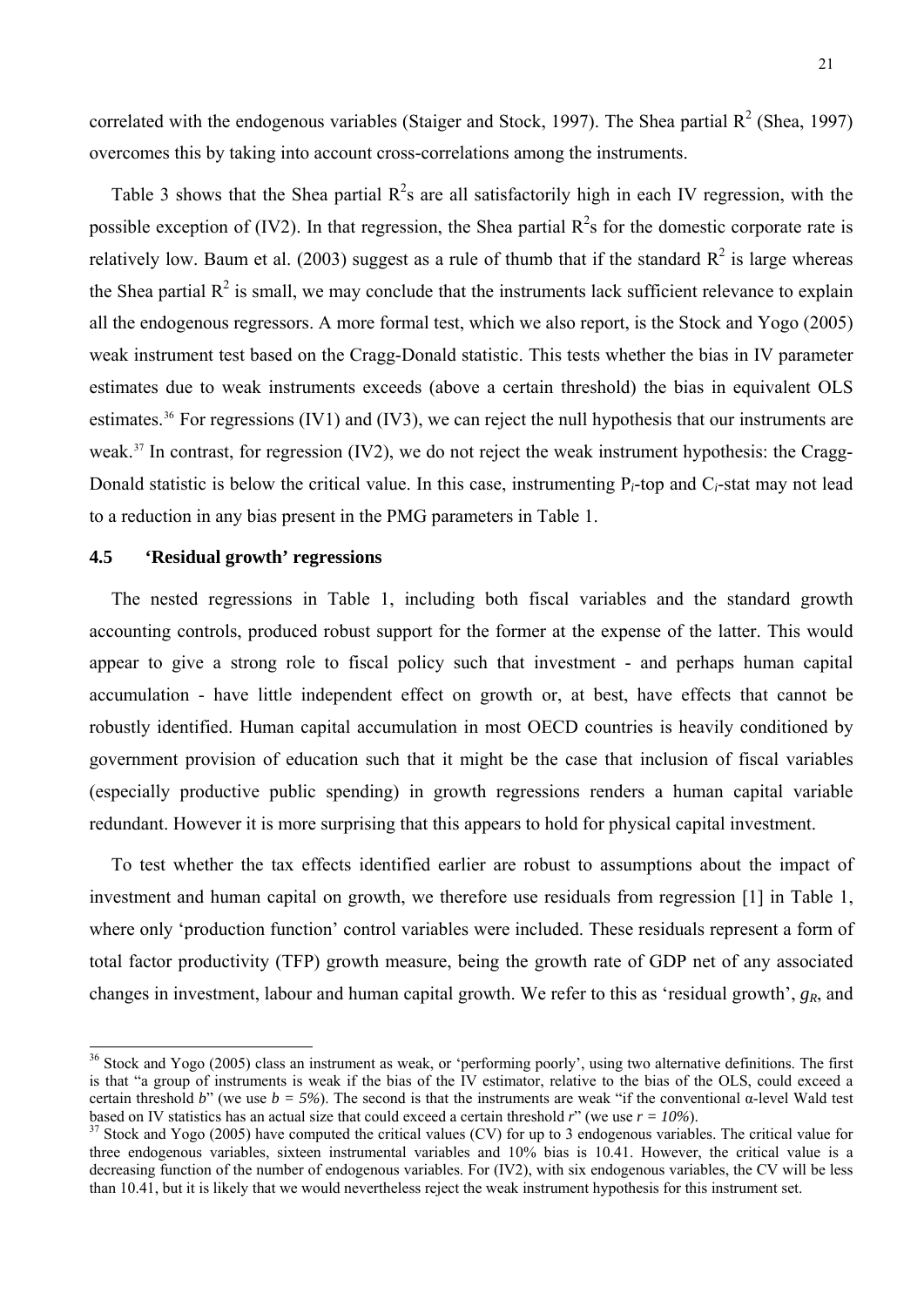examine how far our fiscal variables can explain this residual. Effectively this will capture only those fiscal-growth effects that operate through total factor productivity.

Table 4 reports PMG and IV regressions for  $g_R$  for the cases where the specifications either include or exclude the distortionary tax IATR. We would not suggest that these regressions represent appropriately specified explanations of total factor productivity growth. Even a cursory reading of the literature on the determinants of productivity growth can throw up several non-fiscal right-hand-side variables likely to affect TFP (R&D expenditure, innovation, business regulation, financial market constraints, etc.). Rather, our objective here is to establish whether the tax rate variables continue to have any explanatory power when our previous control variables are first allowed maximum effect; effects that Table 1, regression [1], suggested were statistically strong.

Considering Table 4 results for the tax rate variables first, these generally mirror those obtained for GDP growth and suggest that, even after attributing maximum effect to 'input' variables, both personal and corporate tax rates continue to display strong effects on growth via productivity impacts. In particular, a country's 'own' statutory rate,  $C_i$ -stat, impacts adversely on  $g_R$  while the average 'lower-tax' foreign rate, C*j*-stat-L, has a positive impact. The top personal tax rate parameter is again robustly negative. As in the GDP growth regressions, the IATR effects on residual growth are largely orthogonal to the effects associated with the marginal/statutory tax rates.

### **5. Conclusions**

This paper has sought to deal with two weaknesses in recent aggregate tests of the impact of taxes on long-run growth rates in OECD countries. First, existing evidence is largely based on 'an aggregate average rate, or constructed marginal rate, that probably does not affect the rate that any particular economic decision maker is facing' (Myles, 2007, p.89). Second, despite increased awareness and testing of corporate tax effects on aggregate growth, the models examined are essentially 'closed economy' in nature. However, separate evidence increasingly links international competition for firms, corporate profits and investment to international differences in corporate tax rates. Based on an open economy model, we have proposed an approach to test how far both domestic and foreign corporate tax settings affect individual countries' aggregate long-run growth rates. We suggest that these 'foreign' effects can be expected to be asymmetric between countries with corporate tax rates (statutory and/or effective) below, or above, the domestic equivalent rate.

Based on annual panel data for a sample of 17 OECD countries, we have tested for aggregate taxgrowth effects associated with changes in statutory tax rates (both personal and corporate), and exogenous, effective average and marginal corporate tax rates. We find robust evidence that (i)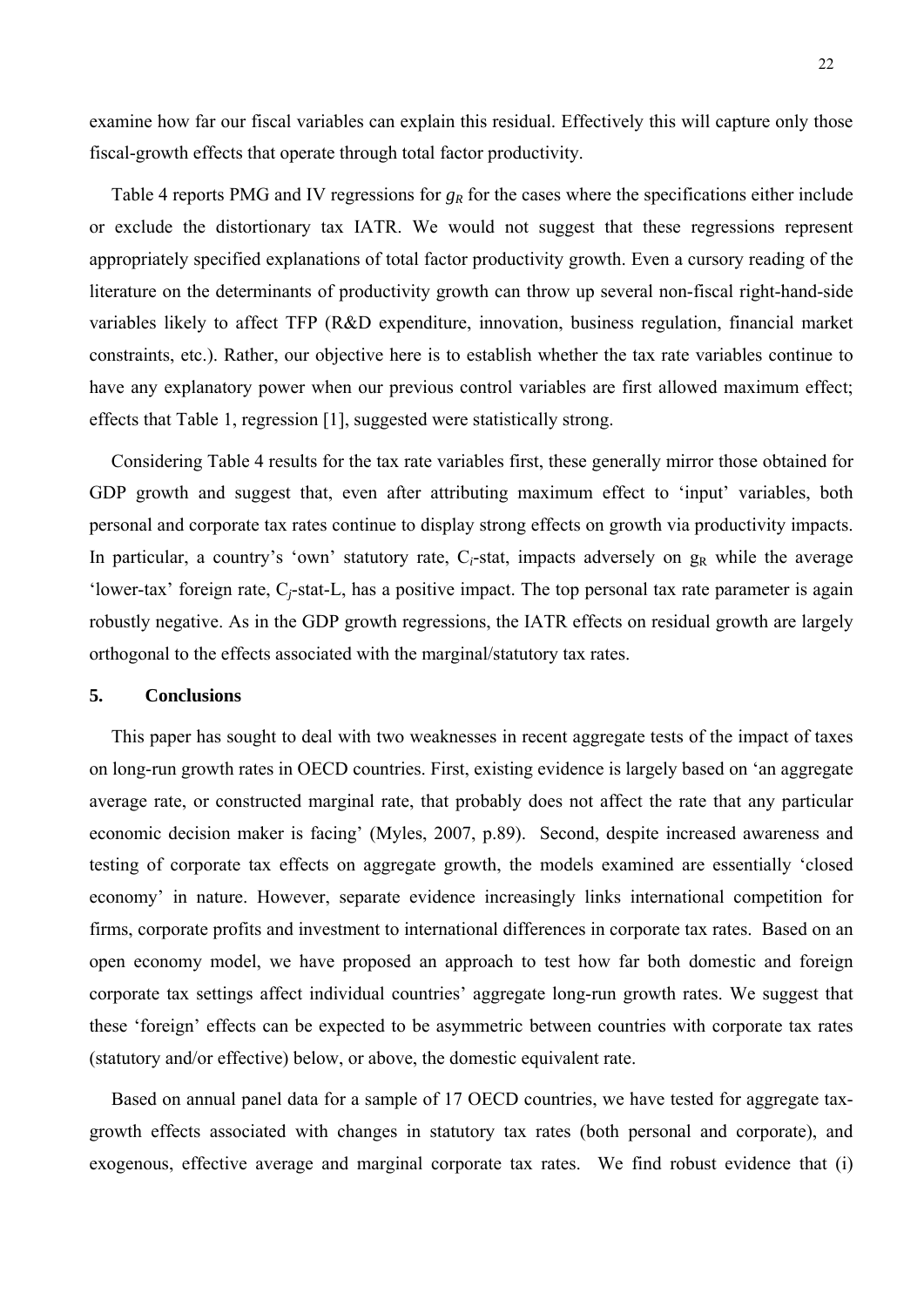marginal rates of personal income tax (as measured by the top personal rate); and (ii) both domestic and foreign corporate tax rates (statutory and/or effective), have affected OECD growth rates as predicted by theory. In particular, corporate tax effects appear to be asymmetric, with tax reductions in 'lower-tax' foreign countries having a different effect to reductions in 'higher-tax' foreign countries. The latter effect is expected to be zero and appears to be so empirically.

The evidence on corporate tax rates suggests two things. Firstly, retaining high corporate tax rates in the face of a general trend towards lower rates could involve a significant growth penalty. Secondly however, when many countries lower their corporate tax rates, the growth benefits for each are negligible – it appears to approximate a zero-sum game. Finally, our evidence suggests that there are distinct, but equally robust, tax effects on aggregate growth operating through factor accumulation and those operating via impacts on factor productivity.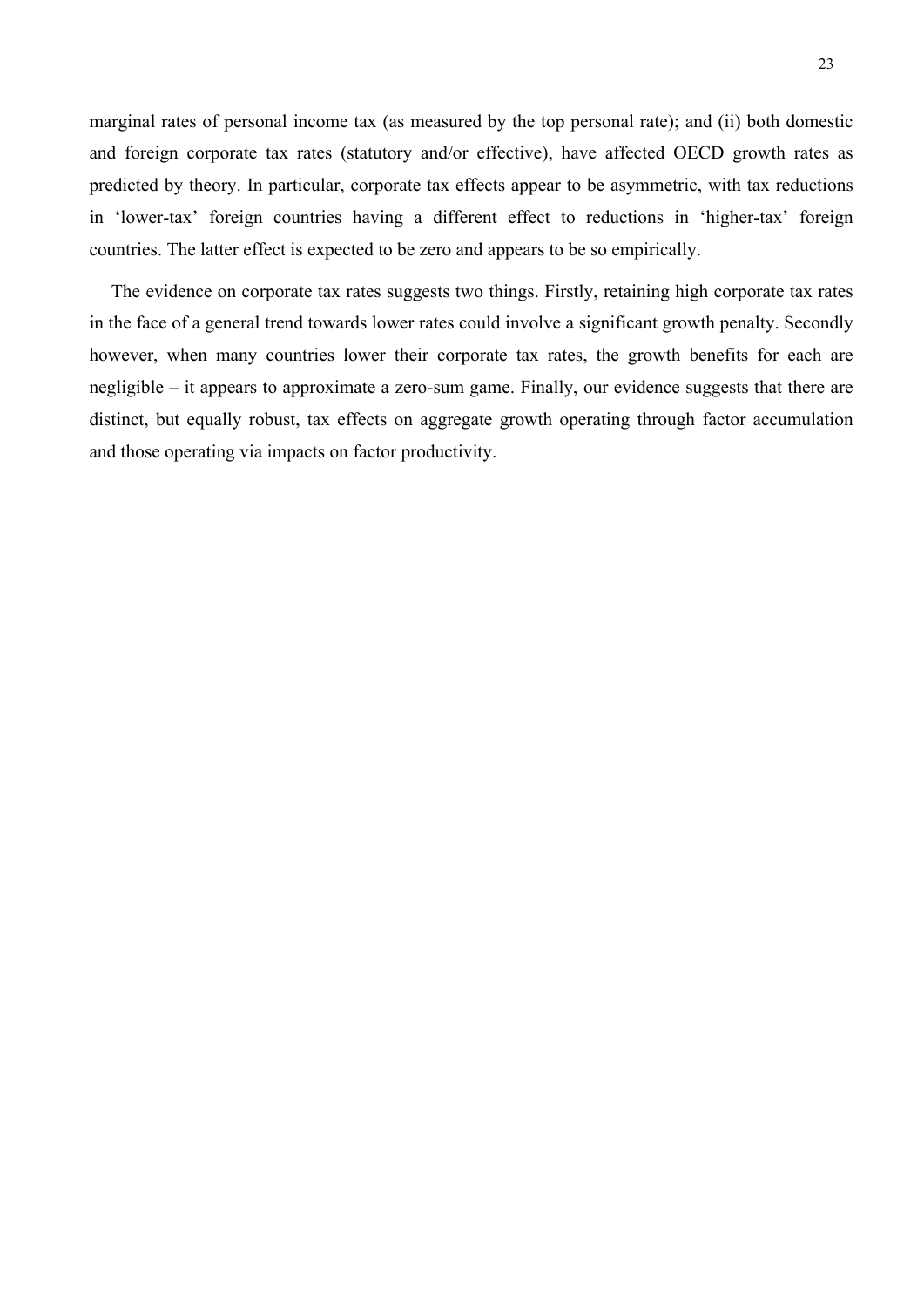#### **References**

- Adam, C.S. and Bevan, D.L. (2005) Fiscal deficits and growth in developing countries, *Journal of Public Economics*, 89, 571-597.
- Agell, J., Lindh T., and Ohlsson H. (1997) 'Growth and the public sector: a critical review essay', *European Journal of Political Economy*, 13, 33-52.
- Agell, J., Lindh T., and Ohlsson H. (1999) 'Growth and the public sector: a reply', *European Journal of Political Economy*, 15, 359-366.
- Agell, J., Ohlsson, H. and Skogman-Thoursie, P. (2006) Growth effects of government expenditure and taxation in rich countries: a comment, *European Economic Review*, 50, 211-218.
- Angelopoulos, K., Economides, G. and Kammas, P. (2007) Tax-spending policies and economic growth: theoretical predictions and evidence from the OECD. *European Journal of Political Economy*, 23, 885-902.
- Arnold, J., Bassanini, A. and Scarpetta, S. (2007): *Solow or Lucas? Testing growth models using panel data from OECD countries*. OECD Economics Department Working Paper No.592.
- Arnold, J. (2008) *Do tax structures affect aggregate economic growth: empirical evidence from a panel of OECD countries*. OECD Economics Department Working Paper No. 643.
- Balducci, R.(2005) Public expenditure and economic growth. a critical extension of Barro's (1990) model, *Dipartimento di Economia, Universita.Politecnica delle Marche, Research Working Paper*, no. 240.
- Bania, N., Gray, J.A. and Stone, J.A. (2007) Growth, taxes, and government expenditures: growth hills for U.S. states, *National Tax Journal*, 60, 193-204.
- Bartelsman, E.J. and Beetsma, R.M.W.J. (2003) Why pay more? Corporate tax avoidance through transfer pricing in OECD countries. *Journal of Public Economics*, 87, 2225-2252.
- Barro R. (1990) Government spending in a simple model of endogenous growth, *Journal of Political Economy*, 98, s103-117.
- Barro, R., Mankiw, N.G. and Sala-i-Martin X. (1995) Capital mobility in neoclassical models of growth. *American Economic Review*, 85, 103-115.
- Bassanini A., and Scarpetta, S. (2002) Does human capital matter for growth in OECD countries? A pooled mean-group approach. *Economics Letters*, 74, 3, 399-405.
- Baum, C., Schaffer, M. and Stillman, S. (2003) Instrumental variables and GMM: Estimation and testing, *Stata Journal*, 3, 1-31.
- Bleaney, M, Gemmell, N. and Kneller R. (2001) Testing the endogenous growth model: public expenditure, taxation and growth over the long run, *Canadian Journal of Economics*, 34, 36-57.
- Cassou, S.P. and Lansing, K.J. (1999) Fiscal Policy and productivity growth in the OECD, *Canadian Journal of Economics*, 32 (5), 1215-1226.
- Devarajan S., Swaroop V., and Zou H. (1996) The composition of public expenditure and economic growth, *Journal of Monetary Economics,* 37, 313-344.
- Devereux, M.P., Griffith, R. and Klemm, A. (2002) Corporate income tax reforms and international tax competition, *Economic Policy*, 35, 451-495.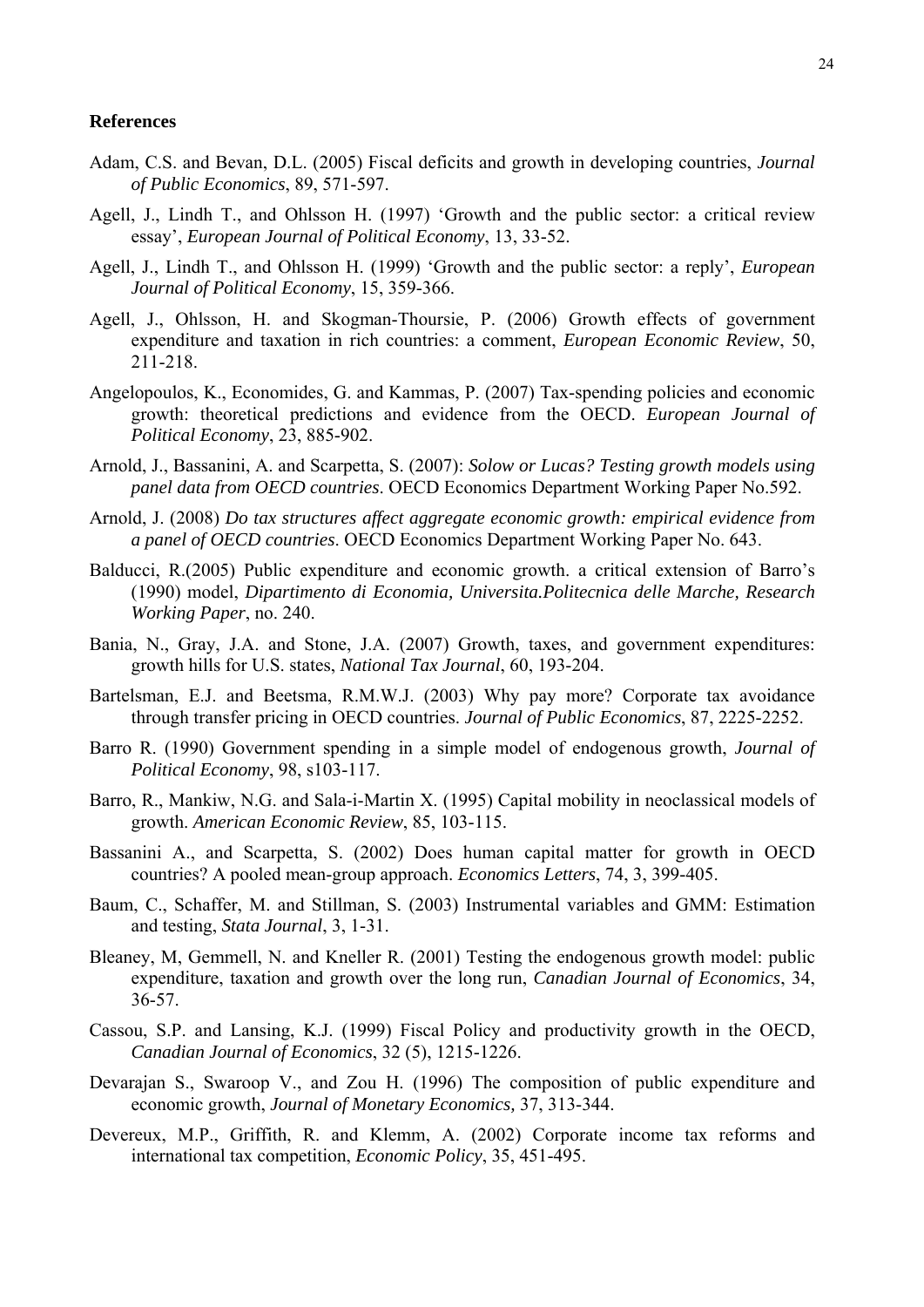- Devereux, M.P. and Griffith, R. (2003) [Evaluating tax policy for location decisions](http://ideas.repec.org/a/kap/itaxpf/v10y2003i2p107-26.html), *[International Tax and Public Finance](http://ideas.repec.org/s/kap/itaxpf.html)*, 10, 107-126.
- Devereux, M.P. and Hubbard, G.R. (2003) Taxing Multinationals. *International Tax and Public Finance*, 10, 469-487.
- Devereux, M.P. and Sorensen, P.B. (2005) *The corporate income tax: international trends and options for fundamental reform.* OECD Working Party No.2 on Tax Policy analysis and Statistics. CTPA/CFA/WP2(2005)29.
- Devereux, M.P., Lockwood, B. and Redoano, M. (2008) Do countries compete over tax rates? *Journal of Public Economics*, 92, 1210-1235.
- Eicher and Turnovsky, S. (1999) Convergence Speeds and Transition Dynamics in Non-Scale Growth Models. *Journal of Economic Growth* 4, 413–428.
- Futagami, K., Morita, Y. and Shibata, A. (1993) Dynamic analysis of an endogenous growth model with public capital, *Scandinavian Journal of Economics*, 95, 4, 607-625.
- Gemmell, N., Kneller, R. and Sanz, I (2006) Fiscal policy impacts on growth in the OECD: are they short- or long-run? Paper presented to the *Public Economics UK Conference*, Oxford, December 2006.
- Gentry, W.M. and Hubbard, R.G. (2004a) Entrepreneurship and household saving. *Advances in Economic Analysis and Policy*, 4 (1), article 8.
- Gentry, W.M. and Hubbard, R.G. (2004b) The effects of progressive income taxation on job turnover. *Journal of Public Economics*, 88, 2301-2322.
- Gordon, R. (1998) Can high personal tax rates encourage entrepreneurial activity? *IMF Staff Papers*, 45, 1 (March).
- Grubert, H. and Slemrod, J. (1998) The effect of taxes on investment and income shifting to Puerto Rico. *Review of Economics and Statistics*, 80, 365-373.
- Helms, L. (1985) 'The effect of state local taxes on economic growth: a time-series crosssection approach', *Review of Economics and Statistics* 67, 574-582.
- Ho, W.H. and Wang, Y. (2005) Public capital, asymmetric information and economic growth, *Canadian Journal of Economics*, 38 (1), 57-80.
- Howitt, P. (2000) Endogenous growth and cross-country income differences, *American Economic Review,* 90, 829-846.
- Huizinga, H and Laeven, L. (2008) International profit shifting within multinationals: a multicountry perspective. *Journal of Public Economics*, 92, 1164-1182.
- Kaas, L. (2003) Productive government spending, growth, and sequential voting, *European Journal of Political Economy*, 19, 227-246.
- Kalyvitis, S. (2003) Public investment rules and endogenous growth with empirical evidence from Canada, *Scottish Journal of Political Economy*, 50, 90-110.
- Kneller, R., Bleaney, M. and Gemmell, N. (1999) Fiscal policy and growth: evidence from OECD countries, *Journal of Public Economics*, 74, 171-190.
- Kocherlakota, N., and Yi, K-M. (1997a) A simple time series test of endogenous vs exogenous growth models: an application to the United States, *Review of Economics and Statistics, 78*, 126-134.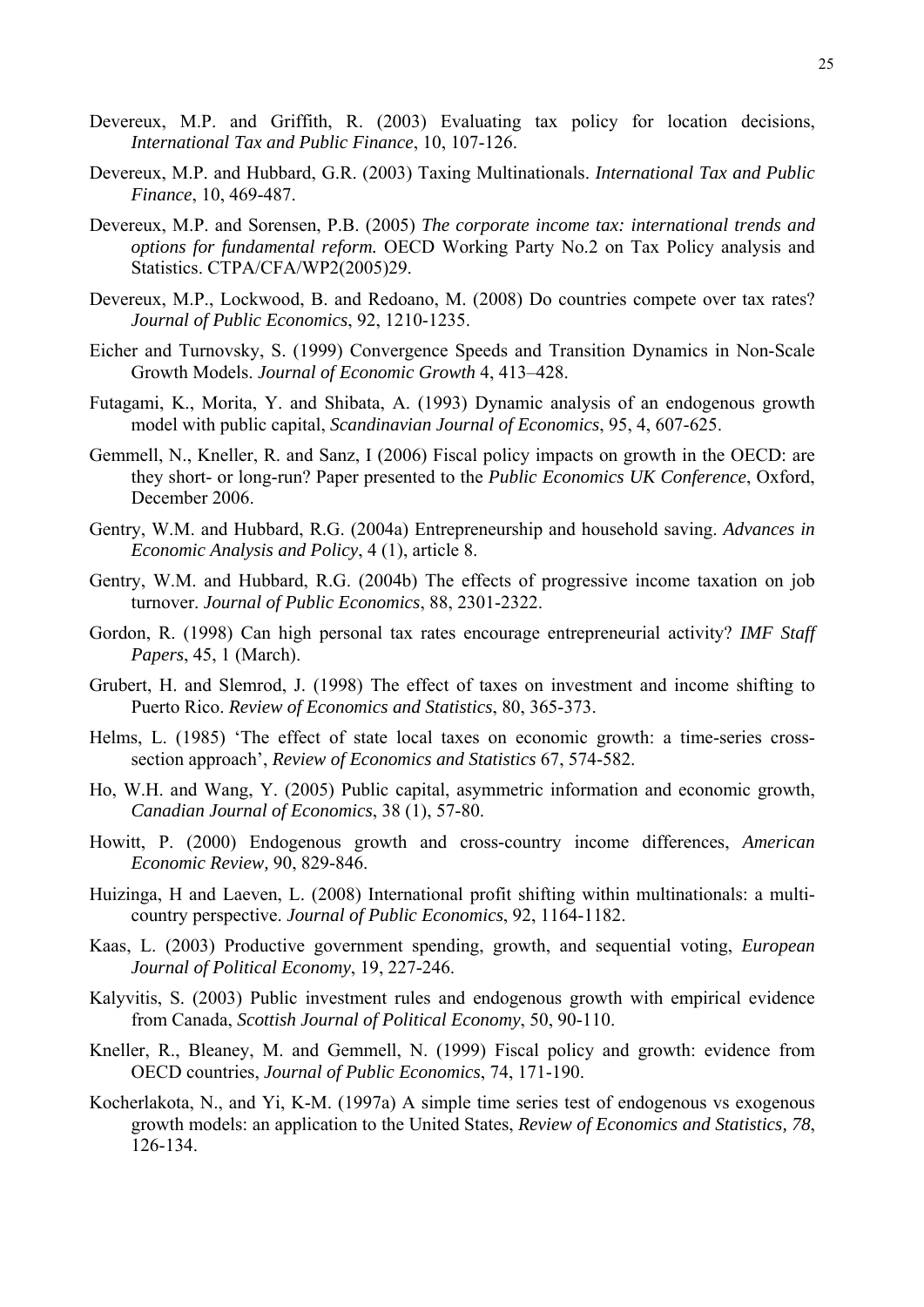- Kocherlakota, N., and Yi, K-M. (1997b) Is there endogenous long-run growth? Evidence from the US and UK, *Journal of Money, Credit and Banking, 29*, 2235-62.
- Lee, Y. and Gordon, R.H. (2005) Tax structure and economic growth*, Journal of Public Economics*, 89, 1027-1043.
- Levin, A., Lu, C. and Chu, C. (2002) Unit root tests in panel data: asymptotic and finite sample properties, *Journal of Econometrics*, 108, 1-24.
- Li, W. and Sarte, P-D. (2004) Progressive taxation and long-run growth*, American Economic Review*, 94, 1705-1716.
- Martinez-Mongay, C. (2000) ECFIN's effective tax rates. Properties and comparisons with other tax indicators. Economic Paper No. 146 (October). European Commission, Directorate-General for Economic and Financial Affairs, Brussels.
- Meghir, C and Phillips, D. (2007) Labour Supply and Taxes. (Draft) London: Institute for Fiscal Studies.
- Mendoza E., Milesi-Ferretti G., and Asea P. (1997) 'On the ineffectiveness of tax policy in altering long-run growth: Harberger's superneutrality hypothesis', *Journal of Public Economics,* 66, 99-126.
- Milesi-Ferretti G., and Roubini, N. (1998) 'On the taxation of human and physical capital in models of endogenous growth', *Journal of Public Economics*, 70, 237-254.
- Miller S., and Russek F. (1997) 'Fiscal structures and economic growth: international evidence', *Economic Inquiry*, 35, 603-613.
- Mofidi, A. and Stone, J. (1990) 'Do State and Local Taxes Affect Economic Growth?', *Review of Economics and Statistics*, 72, 686-91.
- Myles, D. (2000) Taxation and economic growth, *Fiscal Studies*, 21, 141-168.
- Myles, D. (2007) Economic Growth and the Role of Taxation. Prepared for the OECD. Unpublished Report, University of Exeter and IFS.
- Padovano, F. and Galli, E. (2002) Comparing the growth effects of marginal vs average tax rates and progressivity, *European Journal of Political Economy*, 18, 529-544.
- Park, H. and Philippopoulos, A. (2003) On the dynamics of growth and fiscal policy with redistributive transfers, *Journal of Public Economics*, 87, 515-538.
- Peretto, P.F. (2003) Fiscal policy and long-run growth in R&D-based models with endogenous market structure, *Journal of Economic Growth*, 8, 325-347.
- Peretto, P.F. (2004) Corporate taxes, growth and welfare in a Schumpeterian economy, Duke University, (October).
- Pesaran M.H., and Smith, R.P. (1995) 'Estimating long-run relationships from dynamic heterogeneous panels', *Journal of Econometrics*, 68, 79-113.
- Pesaran M.H., Shin Y. and Smith R.P. (1999). 'Pooled Mean Group estimation of dynamic heterogeneous panels,' *Journal of the American Statistical Association*, 94, 621-34.
- Rebelo, S. (1991) Long-run policy analysis and long-run growth, *Journal of Political Economy*, 99, 500-521.
- Reed, R. (2008a) The robust relationship between taxes and US state income growth, *National Tax Journal*, 61, 57-80.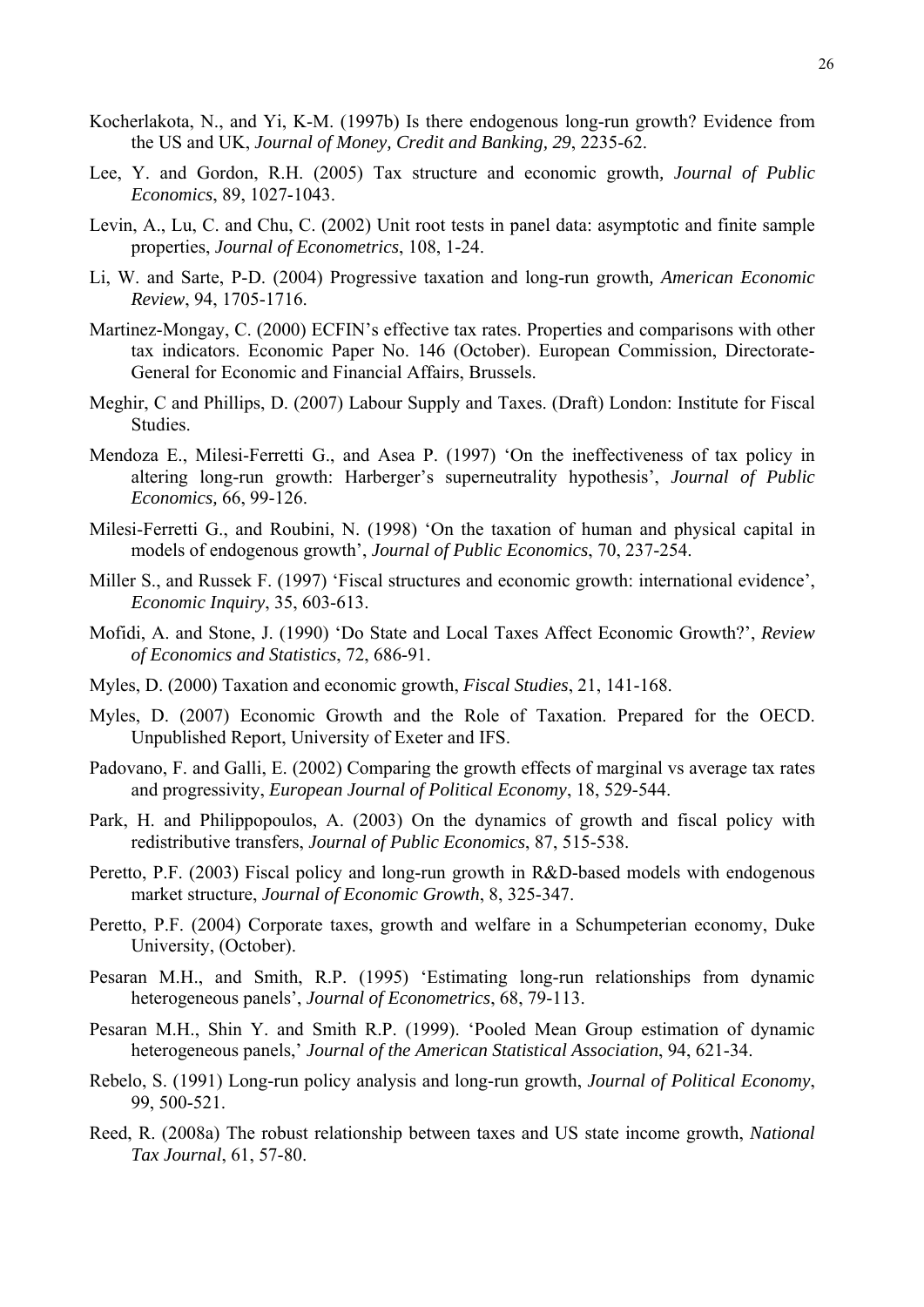- Reed, R. (2008b) The determinants of US state economic growth: a less extreme bounds analysis, *Economic Inquiry*, (forthcoming).
- Romer, C.D. and Romer, D.H. (2007) The macroeconomic effects of tax changes: estimates based on a new measure of fiscal shocks. University of California, Berkeley, unpublished.
- Romero-Avila, D. and Strauch, R. (2008) Public finances and long-term growth in Europe: evidence from a panel data analysis, *European Journal of Political Economy*, 24, 172-191.
- Shea, J. (1997) 'Instrument relevance in multivariate linear models: A simple measure', *Review of Economics and Statistics*, 79, 348-352.
- Staiger, D., and Stock, J. (1997): 'Instrumental variables regression with weak instruments', *Econometrica*, .65 (3), 557-86.
- Stock, J. and Yogo, M. (2005): Testing for weak instruments in linear IV regression. In D.W.K. Andrews and J.H. Stock, eds., *Identification and Inference for Econometric Models: Essays in Honor of Thomas Rothenberg*, Cambridge: Cambridge University Press, 80–108.
- Turnovsky, S.J. (1999) Fiscal policy and growth in a small open economy with elastic labour supply, *Canadian Journal of Economics*, 32 (5), 1191-1214.
- Turnovsky, S.J. (1997) Fiscal policy in a growing economy with public capital, *Macroeconomic Dynamics*, 1, 3, 615-639.
- Turnovsky, S.J. (2004) The transitional dynamics of fiscal policy: long-run capital accumulation and growth, *Journal of Money, Credit and Banking*, 36 (5), 883-910.
- Wildmalm, F. (2001) Tax structure and growth: are some taxes better than others? *Public Choice*, 107, 199-219
- Zagler, M. and Durnecker, G. (2003) Fiscal Policy and Economic Growth, *Journal of Economic Surveys*, 17 (3), 397-418.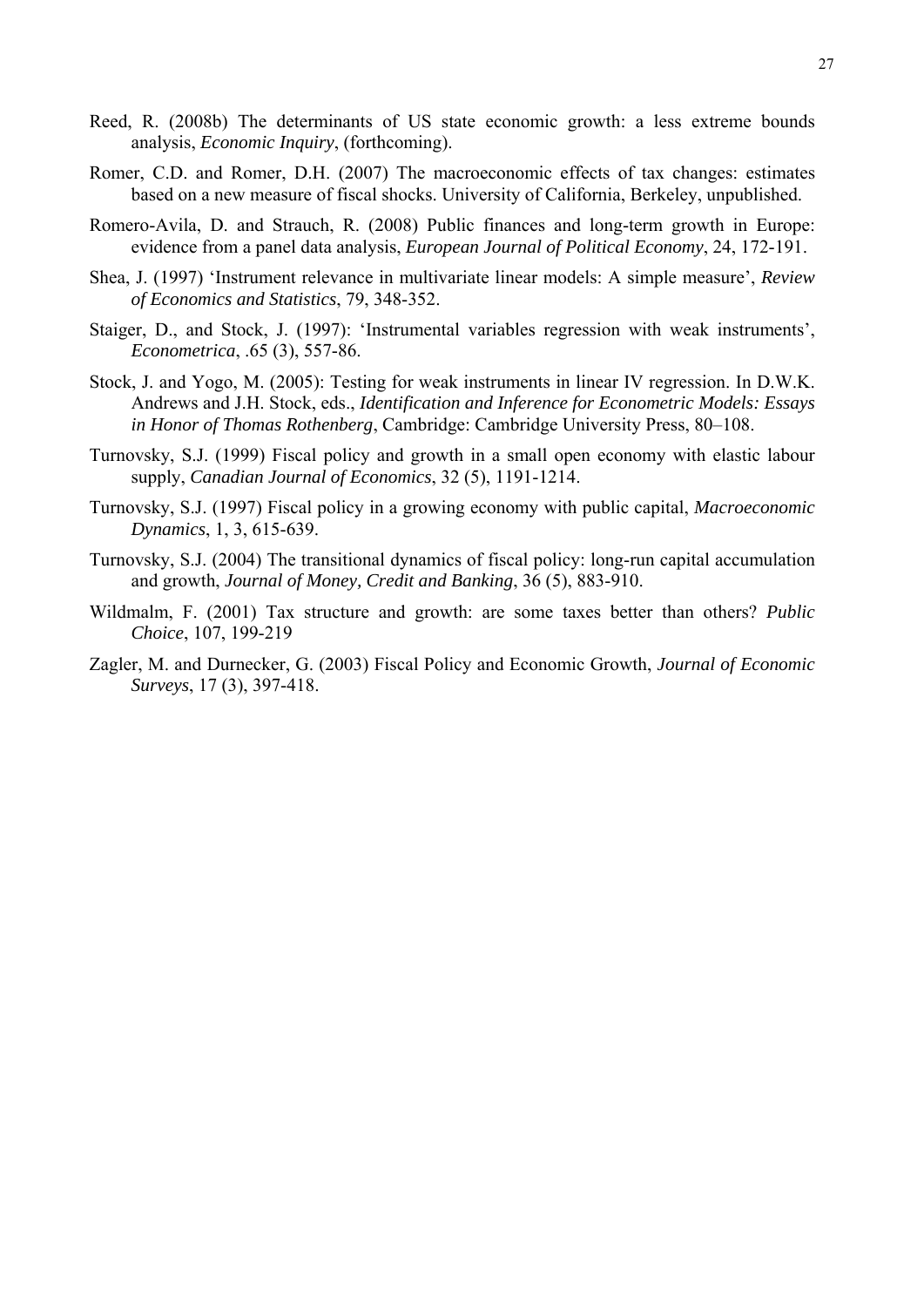| Regression No.:        | $[1]$       | $[2]$      | $[3]$                                      | $[4]$       | $[5]$       | [6]                         | [4']        | [4 <sup>n</sup> ] | $[7]$         | [8]         |
|------------------------|-------------|------------|--------------------------------------------|-------------|-------------|-----------------------------|-------------|-------------------|---------------|-------------|
| Comment:               | 'Controls'  | 'Fiscal'   | Testing foreign corporate tax rate effects |             |             | Using weighted $C_i$ -stat: |             | <b>Including</b>  | Endogenous    |             |
|                        | only        | only       | (Unweighted $C_i$ -stat)                   |             |             | 'Distance'                  | 'GDP'       | <b>IATRs</b>      | $C_i$ -stat ? |             |
| <b>Tax Rates:</b>      |             |            |                                            |             |             |                             |             |                   |               |             |
| $P_i$ -top             |             | $-0.017$   | $-0.033$                                   | $-0.031$    | $-0.033$    | $-0.022$                    | $-0.027$    | $-0.024$          | $-0.039$      | $-0.022$    |
|                        |             | (1.49)     | $(4.31)$ **                                | $(4.51)$ ** | $(4.63)$ ** | $(3.34)$ **                 | $(3.96)$ ** | $(3.47)$ **       | $(6.03)$ **   | $(2.99)$ ** |
| $C_i$ -stat            |             | $-0.112$   | $-0.129$                                   | $-0.130$    | $-0.004$    | 0.020                       | $-0.035$    | $-0.073$          | $-0.130$      |             |
|                        |             | (1.77)     | $(2.85)$ **                                | $(3.28)$ ** | (0.32)      | $(2.02)^*$                  | $(2.39)$ ** | $(2.69)$ **       | $(3.44)$ **   |             |
| $C_i$ -stat            |             |            |                                            |             | 0.068       |                             |             |                   |               |             |
|                        |             |            |                                            |             | $(3.23)$ ** |                             |             |                   |               |             |
| $C_i$ -stat-L          |             | 0.208      | 0.225                                      | 0.223       |             |                             | 0.074       | 0.117             | 0.231         | 0.072       |
|                        |             | $(2.28)$ * | $(3.51)$ **                                | $(3.84)$ ** |             |                             | $(4.86)$ ** | $(3.47)$ **       | $(4.20)$ **   | (1.94)      |
| $C_i$ -stat-H          |             | $-0.015$   | $-0.001$                                   |             |             |                             |             |                   |               | $-0.025$    |
|                        |             | $(-0.39)$  | (0.05)                                     |             |             |                             |             |                   |               | (0.91)      |
| 'Fiscal Controls':     |             |            |                                            |             |             |                             |             |                   |               |             |
| Productive Expend.     |             | 0.081      | 0.076                                      | 0.081       | 0.081       | 0.084                       | 0.071       | 0.094             | 0.158         | 0.052       |
|                        |             | (1.25)     | $(2.12)^*$                                 | $(2.51)^*$  | $(2.23)*$   | $(2.18)$ *                  | $(2.34)$ ** | $(2.81)$ **       | $(6.35)$ **   | (1.18)      |
| <b>Budget Surplus</b>  |             | 0.051      | 0.150                                      | 0.146       | 0.132       | 0.125                       | 0.136       | 0.147             | 0.099         | 0.103       |
|                        |             | (1.31)     | $(5.28)$ **                                | $(5.24)$ ** | $(4.67)$ ** | $(4.27)$ **                 | $(4.95)$ ** | $(5.37)$ **       | $(3.50)$ **   | $(3.37)$ ** |
| Distort. Tax IATR      |             |            |                                            |             |             |                             |             |                   | $-0.208$      |             |
|                        |             |            |                                            |             |             |                             |             |                   | $(6.64)$ **   |             |
| <b>Other Controls:</b> |             |            |                                            |             |             |                             |             |                   |               |             |
| Investment ratio       | 0.150       |            | $-0.048$                                   | $-0.051$    | 0.040       | $-0.034$                    | $-0.103$    | $-0.051$          | 0.033         | $-0.009$    |
|                        | $(4.02)$ ** |            | (0.98)                                     | (1.26)      | (0.92)      | (0.84)                      | $(2.60)$ ** | (1.32)            | (0.85)        | (0.20)      |
| Labour force growth    | 0.195       |            | 0.287                                      | 0.304       | 0.273       | 0.261                       | 0.301       | 0.305             | 0.337         | 0.235       |
|                        | $(4.84)$ ** |            | $(7.38)$ **                                | $(8.18)$ ** | $(7.44)$ ** | $(6.61)$ **                 | $(8.47)$ ** | $(8.11)$ **       | $(11.94)$ **  | $(5.87)$ ** |
| Human cap. growth      | 0.854       |            | $-0.156$                                   | $-0.194$    | 0.382       | $-0.029$                    | $-0.195$    | $-0.236$          | 0.138         | $-0.032$    |
|                        | $(2.17)^*$  |            | (0.49)                                     | (0.73)      | (1.32)      | (0.10)                      | (0.76)      | (0.92)            | (0.51)        | (0.11)      |
|                        |             |            |                                            |             |             |                             |             |                   |               |             |
| Observations           | 472         |            | 420                                        | 420         | 420         | 420                         | 420         | 420               | 420           |             |

**Table 1 Long-Run Parameters for PMG Regressions Using Statutory Tax Rates**

Parameters shown are long-run estimates. Absolute value of z statistics in parentheses; \* = significant at 5%; \*\* = significant at 1%.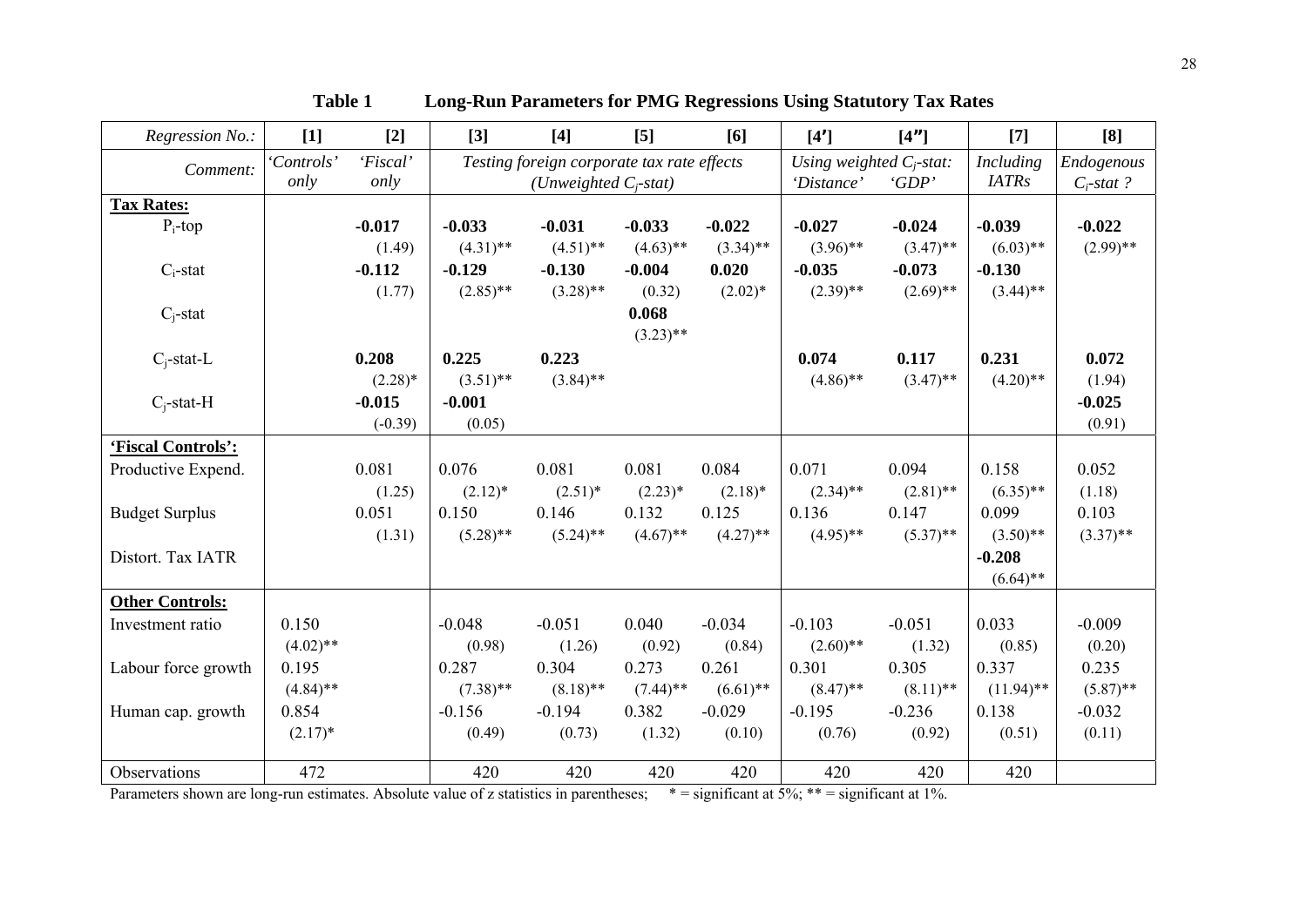| Regression No.:        | (1)          | (2)           | (3)                                                   | (4)          | (5)          | (6)                    | $[4]$       | (IV1)                           | (IV2)       | (IV3)        |
|------------------------|--------------|---------------|-------------------------------------------------------|--------------|--------------|------------------------|-------------|---------------------------------|-------------|--------------|
| Effective tax rate:    | EATR         | EATR          | EATR                                                  | EATR         | <b>EMTR</b>  | <b>EMTR</b>            | From        |                                 |             |              |
|                        | bc           | bc            | bc                                                    | $\dot{vi}$   | bc           | $\mathcal{V}$ <i>i</i> | Table 1:    |                                 |             |              |
| <b>Tax Rates:</b>      |              |               | $bc = 'base case'$ ; $vi = 'variable inflation' case$ |              |              |                        |             | Using IV methods $\overline{t}$ |             |              |
| $P_i$ -top             | $-0.021$     | $-0.032$      | $-0.034$                                              | $-0.025$     | $-0.028$     | $-0.022$               | $-0.031$    | $-0.018$                        | $-0.018$    | $-0.012$     |
|                        | $(3.22)$ **  | $(4.49)$ **   | $(4.85)$ **                                           | $(3.58)$ **  | $(3.94)$ **  | $(2.69)$ **            | $(4.51)$ ** | $(6.03)$ **                     | $(2.92)$ ** | $(3.73)$ **  |
| $C_i$ -eff             | $-0.056$     | $-0.068$      | $-0.052$                                              | $-0.116$     | 0.010        | $-0.143$               | $-0.130$    | $-0.049$                        | $-0.161$    |              |
|                        | $(1.64)$ **  | $(2.18)$ **   | (1.60)                                                | $(3.68)$ **  | (0.94)       | $(4.84)$ **            | $(3.28)$ ** | $(2.43)$ **                     | $(2.40)^*$  |              |
| $C_i$ -eff             |              |               |                                                       |              |              |                        |             |                                 |             |              |
|                        |              |               |                                                       |              |              |                        |             |                                 |             |              |
| $C_i$ -eff-L           | 0.160        | 0.183         | 0.195                                                 | 0.241        | 0.052        | 0.285                  | 0.223       | 0.087                           | 0.217       | 0.049        |
|                        | $(2.88)$ **  | $(3.71)$ **   | $(3.78)$ **                                           | $(5.00)$ **  | $(2.27)^*$   | $(6.20)$ **            | $(3.84)$ ** | $(2.90)$ **                     | $(2.12)^*$  | $(2.77)$ **  |
| $C_i$ -eff-H           | $-0.006$     |               |                                                       |              |              |                        |             |                                 |             | $-0.034$     |
|                        | (0.19)       |               |                                                       |              |              |                        |             |                                 |             | $(2.66)$ **  |
| 'Fiscal Controls':     |              |               |                                                       |              |              |                        |             |                                 |             |              |
| Productive Expend.     | 0.064        | 0.082         | 0.081                                                 | 0.062        | 0.096        | 0.094                  | 0.081       | 0.087                           | 0.001       | 0.047        |
|                        | $(2.33)*$    | $(3.74)$ **   | $(3.17)^*$                                            | $(2.49)^*$   | $(3.98)*$    | $(4.00)$ **            | $(2.51)^*$  | $(3.67)$ **                     | (0.03)      | (1.89)       |
| <b>Budget Surplus</b>  | 0.072        | 0.113         | 0.073                                                 | 0.064        | 0.157        | 0.146                  | 0.146       | $-0.035$                        | $-0.088$    | $-0.045$     |
|                        | $(2.75)$ **  | $(3.91)$ **   | $(2.42)$ **                                           | $(2.13)$ **  | $(5.41)$ **  | $(4.50)$ **            | $(5.24)$ ** | (1.78)                          | $(3.02)$ ** | $(2.30)*$    |
| Distort. Tax IATR      |              |               | $-0.024$                                              |              |              |                        |             |                                 |             |              |
|                        |              |               | (0.63)                                                |              |              |                        |             |                                 |             |              |
| <b>Other Controls:</b> |              |               |                                                       |              |              |                        |             |                                 |             |              |
| Investment ratio       | 0.017        | $-0.059$      | $-0.010$                                              | $-0.007$     | $-0.130$     | $-0.065$               | $-0.051$    | $-0.012$                        | $-0.016$    | 0.000        |
|                        | (0.35)       | (1.22)        | (0.17)                                                | (0.13)       | $(2.91)$ **  | (1.32)                 | (1.26)      | (0.49)                          | (0.34)      | (0.02)       |
| Labour force growth    | 0.397        | 0.421         | 0.440                                                 | 0.512        | 0.433        | 0.491                  | 0.304       | 0.298                           | 0.308       | 0.300        |
|                        | $(13.44)$ ** | $(14.67)$ *** | $(15.15)$ **                                          | $(12.69)$ ** | $(14.78)$ ** | $(10.56)$ **           | $(8.18)$ ** | $(15.79)$ **                    | $(8.42)$ ** | $(16.33)$ ** |
| Human cap. growth      | $-0.134$     | 0.166         | $-0.065$                                              | 0.126        | 0.010        | 0.549                  | $-0.194$    | 0.676                           | 1.141       | 0.677        |
|                        | (0.40)       | (0.55)        | (0.21)                                                | (0.38)       | (0.04)       | (1.69)                 | (0.73)      | $(4.61)$ **                     | $(5.32)$ ** | $(4.55)$ **  |
|                        |              |               |                                                       |              |              |                        |             |                                 |             |              |
| Observations           | 279          | 279           | 279                                                   | 270          | 279          | 270                    | 420         | 405                             | 382         | 405          |

**Table 2 Long-Run Parameters for PMG & IV Regressions Using Effective Tax Rates** 

g Note that *statutory*, rather than *effective* rates are used in IV regressions. Parameters shown are long-run estimates.

Absolute value of z statistics in parentheses;  $* =$  significant at 5%;  $** =$  significant at 1%.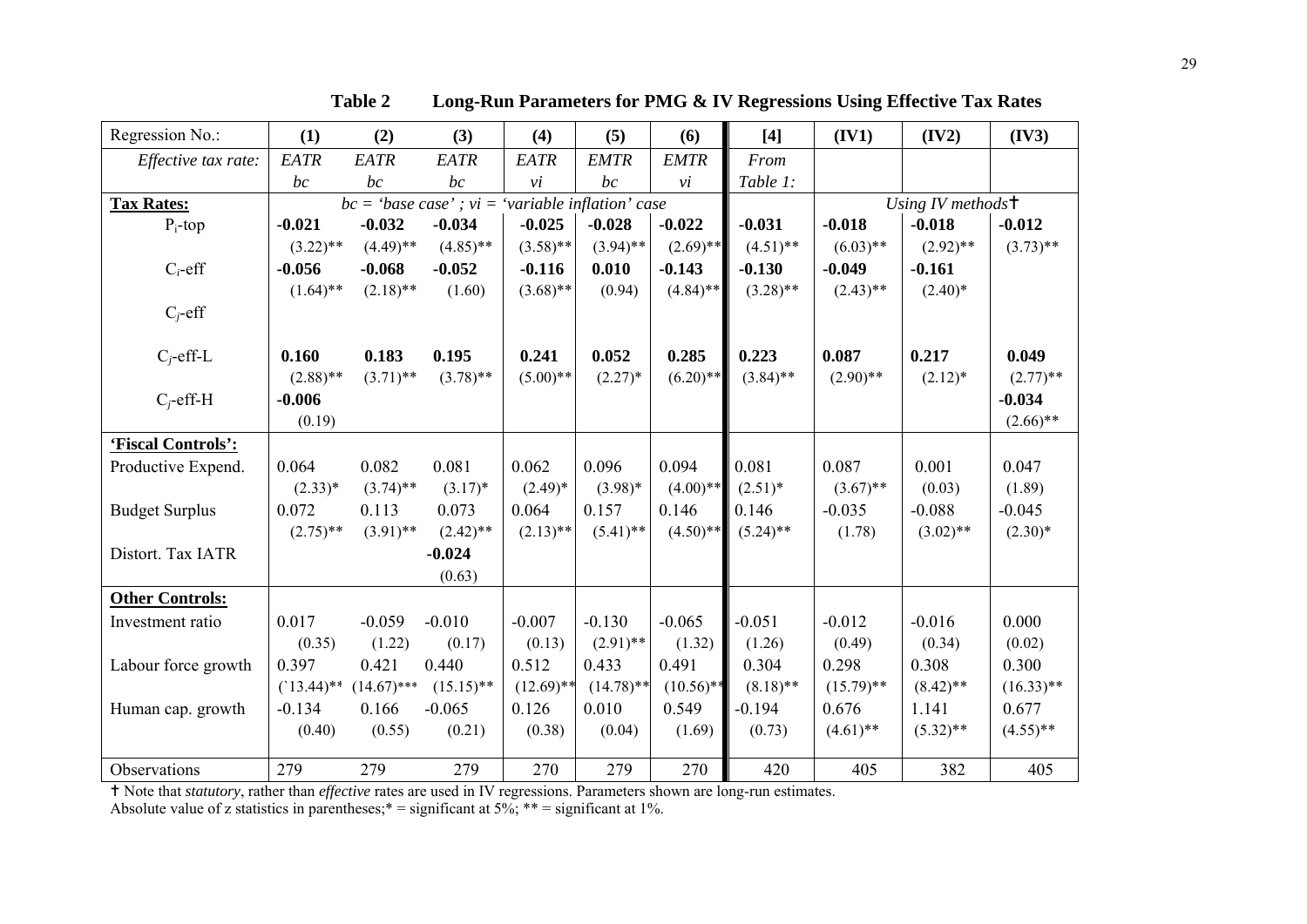| Table 2 regression No.:                                      | (IV1)                | (IV2)               | (IV3)               |  |  |
|--------------------------------------------------------------|----------------------|---------------------|---------------------|--|--|
| Observations                                                 | 405                  | 382                 | 405                 |  |  |
| Sargan test                                                  | $\chi^2(10) = 5.26$  | $\chi^2(10) = 8.03$ | $\chi^2$ (9)=5.55   |  |  |
|                                                              | p-value 0.87         | $p$ -value $0.63$   | p-value 0.78        |  |  |
| Anderson under-identification                                | $\chi^2(10) = 285.4$ | $\chi^2(10) = 83.8$ | $\chi^2(10)=203.90$ |  |  |
| test                                                         | $p$ -value $0.00$    | $p$ -value $0.00$   | p-value 0.00        |  |  |
| Weak identification test:                                    | 30.25                | 5.93                | 29.8                |  |  |
| Cragg-Donald statistic                                       | CV(14, 3): 10.25     | CV(16, 3): 10.41    | CV(14, 3): 10.25    |  |  |
| Endogenous variables: Shea Partial $R^2$ (regression $R^2$ ) |                      |                     |                     |  |  |
| $P_i$ -top                                                   |                      | 0.47(0.68)          |                     |  |  |
| $C_i$ -stat                                                  |                      | 0.20(0.28)          |                     |  |  |
| Productive expenditure                                       | 0.90(0.90)           | 0.88(0.92)          | 0.90(0.90)          |  |  |
| Budget surplus                                               | 0.54(0.53)           | 0.56(0.56)          | 0.54(0.90)          |  |  |
| Investment                                                   | 0.80(0.80)           | 0.74(0.79)          | 0.80(0.80)          |  |  |
| Lagged growth                                                | 0.69(0.66)           | 0.45(0.46)          | 0.68(0.66)          |  |  |

**Table 3 Instrumental Variable Regression Diagnostics**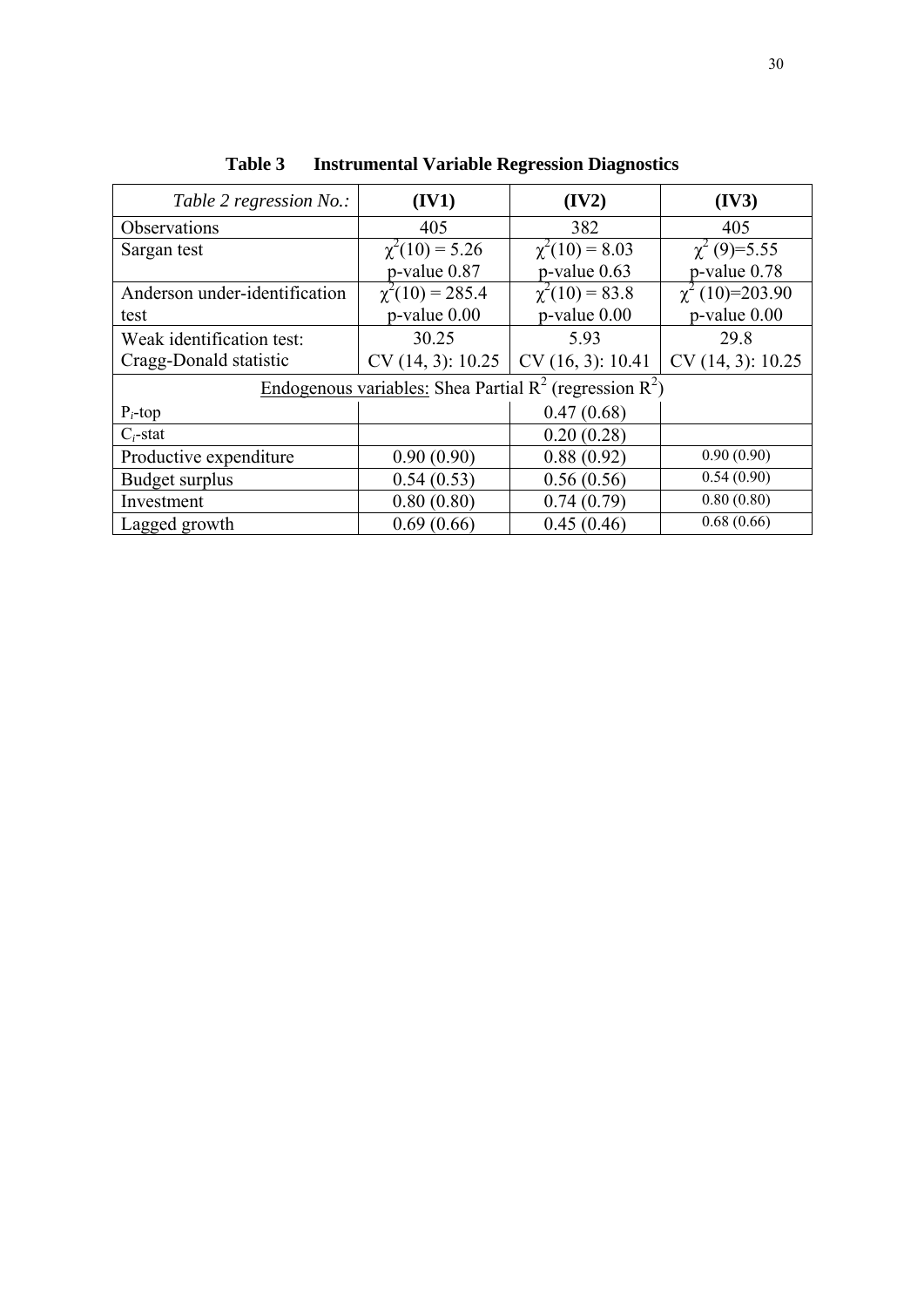| Regression No.:                                              | [i]         | [ii]                                | [iii]               | [iv]               |  |  |  |
|--------------------------------------------------------------|-------------|-------------------------------------|---------------------|--------------------|--|--|--|
| Method:                                                      | <b>PMG</b>  | IV                                  | <b>PMG</b>          | IV                 |  |  |  |
| <b>Tax Rates:</b>                                            |             |                                     |                     |                    |  |  |  |
| $P_i$ -top                                                   | $-0.012$    | $-0.018$                            | $-0.013$            | $-0.020$           |  |  |  |
|                                                              | $(2.51)$ ** | $(3.14)$ **                         | $(3.03)$ **         | $(3.34)$ **        |  |  |  |
| $C_i$ -stat                                                  | $-0.049$    | $-0.116$                            | $-0.031$            | $-0.113$           |  |  |  |
|                                                              | (1.59)      | $(2.42)$ **                         | (1.04)              | $(2.12)^*$         |  |  |  |
| $C_i$ -stat-L                                                | 0.083       | 0.118                               | 0.053               | 0.179              |  |  |  |
|                                                              | $(1.85)^*$  | $(2.64)$ **                         | (1.23)              | $(2.34)*$          |  |  |  |
| 'Fiscal Controls':                                           |             |                                     |                     |                    |  |  |  |
| Productive Expenditure                                       | 0.032       | 0.054                               | 0.063               | 0.076              |  |  |  |
|                                                              | (1.13)      | (1.55)                              | $(2.28)$ *          | (1.69)             |  |  |  |
| <b>Budget Surplus</b>                                        | 0.052       | $-0.034$                            | 0.045               | $-0.004$           |  |  |  |
|                                                              | $(2.54)$ *  | (1.08)                              | $(2.28)$ *          | (0.13)             |  |  |  |
| Distortionary Tax IATR                                       |             |                                     | $-0.106$            | $-0.094$           |  |  |  |
|                                                              |             |                                     | $(4.06)$ **         | $(2.76)$ **        |  |  |  |
| Observations                                                 | 417         | 381                                 | 417                 | 381                |  |  |  |
|                                                              |             |                                     |                     |                    |  |  |  |
| Sargan test                                                  |             | $\chi^2(4) = 4.59$                  |                     | $\chi^2(5) = 3.34$ |  |  |  |
|                                                              |             | p-value 0.33<br>$\chi^2(4) = 186.2$ |                     | p-value 0.65       |  |  |  |
| Anderson under-                                              |             |                                     | $\chi^2(5) = 189.2$ |                    |  |  |  |
| identification test                                          |             | p-value 0.00                        |                     | p-value 0.00       |  |  |  |
| Weak identification test:                                    |             | 9.31                                |                     | 9.50               |  |  |  |
| Cragg-Donald statistic                                       |             |                                     |                     |                    |  |  |  |
| Endogenous variables: Shea Partial $R^2$ (regression $R^2$ ) |             |                                     |                     |                    |  |  |  |
| $P_i$ -top                                                   |             | 0.67(0.74)                          |                     |                    |  |  |  |
| $C_i$ -stat                                                  |             | 0.41(0.43)                          |                     |                    |  |  |  |
| Productive expenditure                                       |             | 0.49(0.48)                          |                     | 0.48(0.48)         |  |  |  |
| Budget surplus                                               |             | 0.86(0.95)                          |                     |                    |  |  |  |
| Investment                                                   |             | 0.82(0.91)                          |                     | 0.89(0.91)         |  |  |  |
| Lagged TFP growth                                            |             | 0.48(0.48)                          |                     | 0.48(0.48)         |  |  |  |

**Table 4 Regressions for 'Residual Growth' (***gR***)** 

Parameters shown are long-run estimates. Absolute value of z statistics in parentheses;  $^+(*, **)$  = significant at  $10\%$  (5%, 1%).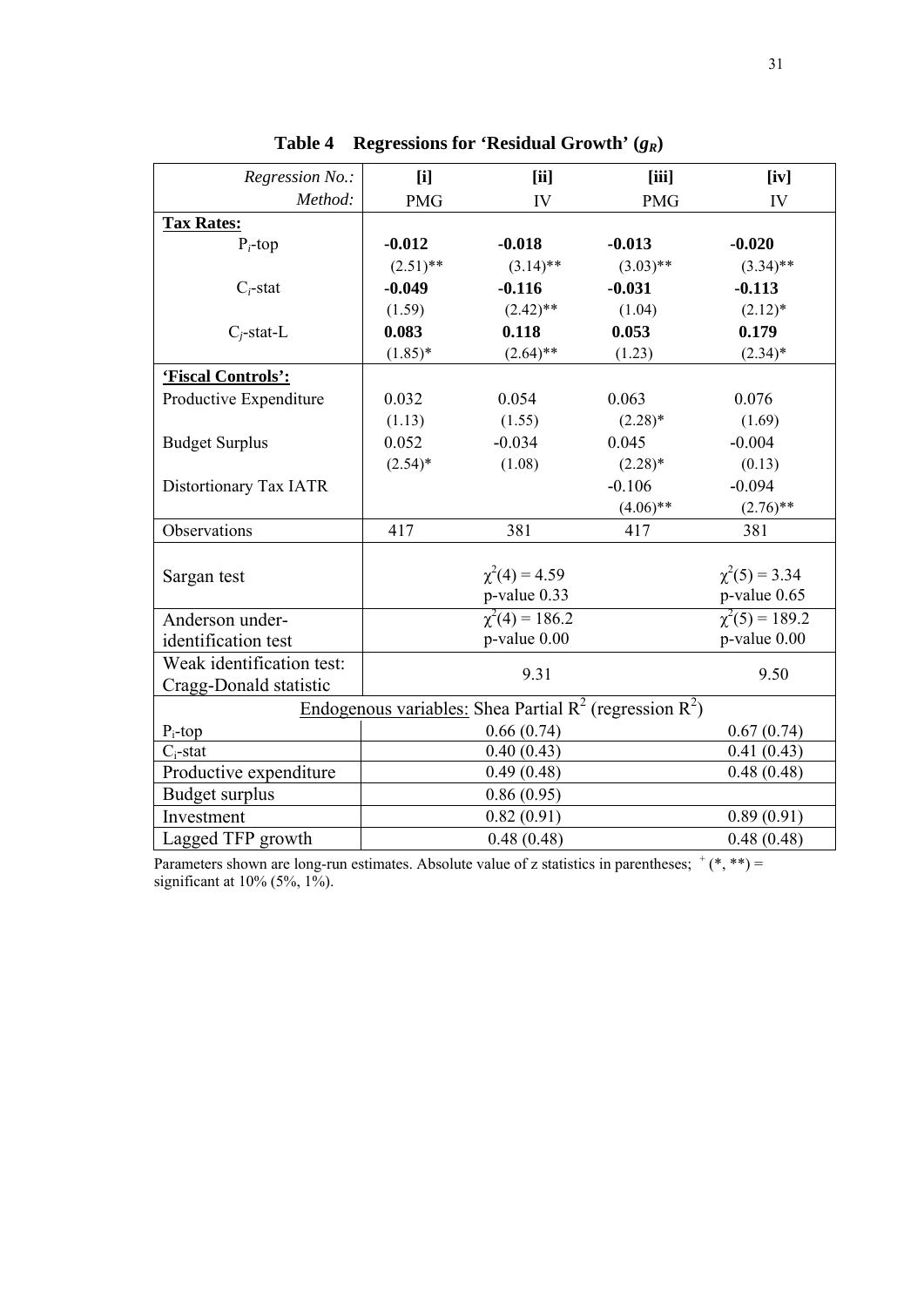### <span id="page-31-0"></span>**Appendix The Barro (1990) and Barro/Mankiw/Sala-i-Martin (1995) Models**

The Barro (1990) model depicts a proportional income tax used to finance 'productive' government spending in an "AK" model in which the production function displays constant returns to combined private capital per person, *k*, plus public 'services' per person, *g*; hence (in Cobb-Douglas form):

$$
y = Ak^{\alpha}g^{1-\alpha} \tag{A1}
$$

where *y* is output per person, and the government budget constraint is:  $g = \tau y$ , where *g* is public expenditure and  $\tau$  is the marginal (= average) tax rate. Based on a representative individual maximising lifetime CES utility, Barro (1990) establishes that the steady-state growth rate, γ, of consumption, *c*, (and output, *y*), is given by:

$$
\gamma = \frac{c}{\sigma} = \frac{1}{\sigma} \left[ (1 - \tau) A \left( \frac{g}{k} \right)^{\alpha} - \rho \right]
$$
(A2)

where  $(1 - \tau)A(g/k)^{\alpha}$  is the after-tax private marginal return on capital,  $\sigma$  and  $\rho$  are respectively the inter-temporal elasticity of substitution and rate of time preference. In this model the marginal tax rate has two effects – a growth-retarding effect via reductions in the after-tax return on capital, and a positive effect via enabling higher (growth-enhancing) public expenditure, *g*. [38](#page-31-0)

Though Barro (1990) assumes a proportional income tax, one aspect of the growth impact of progressivity can be illustrated from (A2) by noting that it is the *average* tax rate that is relevant in the budget constraint:  $g = ty$ , where *t* is the average tax rate. Thus raising the marginal, relative to the average, tax rate (increased progressivity) has a negative impact since this raises adverse marginal impacts relative to positive public spending impacts.

To illustrate the impact of international capital mobility on the tax-growth relationship, the endogenous model of Barro (1990) is not well suited. As Barro, Mankiw and Sala-i-Martin (hereafter BMS, 1995) demonstrate, the absence of transitional dynamics in such endogenous models generates an instantaneous adjustment in income levels following a move to an open economy. Instead, BMS (1995) amend the 'closed' neoclassical model to

-

<sup>&</sup>lt;sup>38</sup> As is well-known in these models, if governments set fiscal parameters optimally, there are no growth consequences (in the vicinity of the optimum) from marginal changes in distorting tax rates. Also, Barro assumes that the technology is sufficiently productive for positive steady-state growth; i.e. in (A2), the first term in the square brackets exceeds  $\rho$ .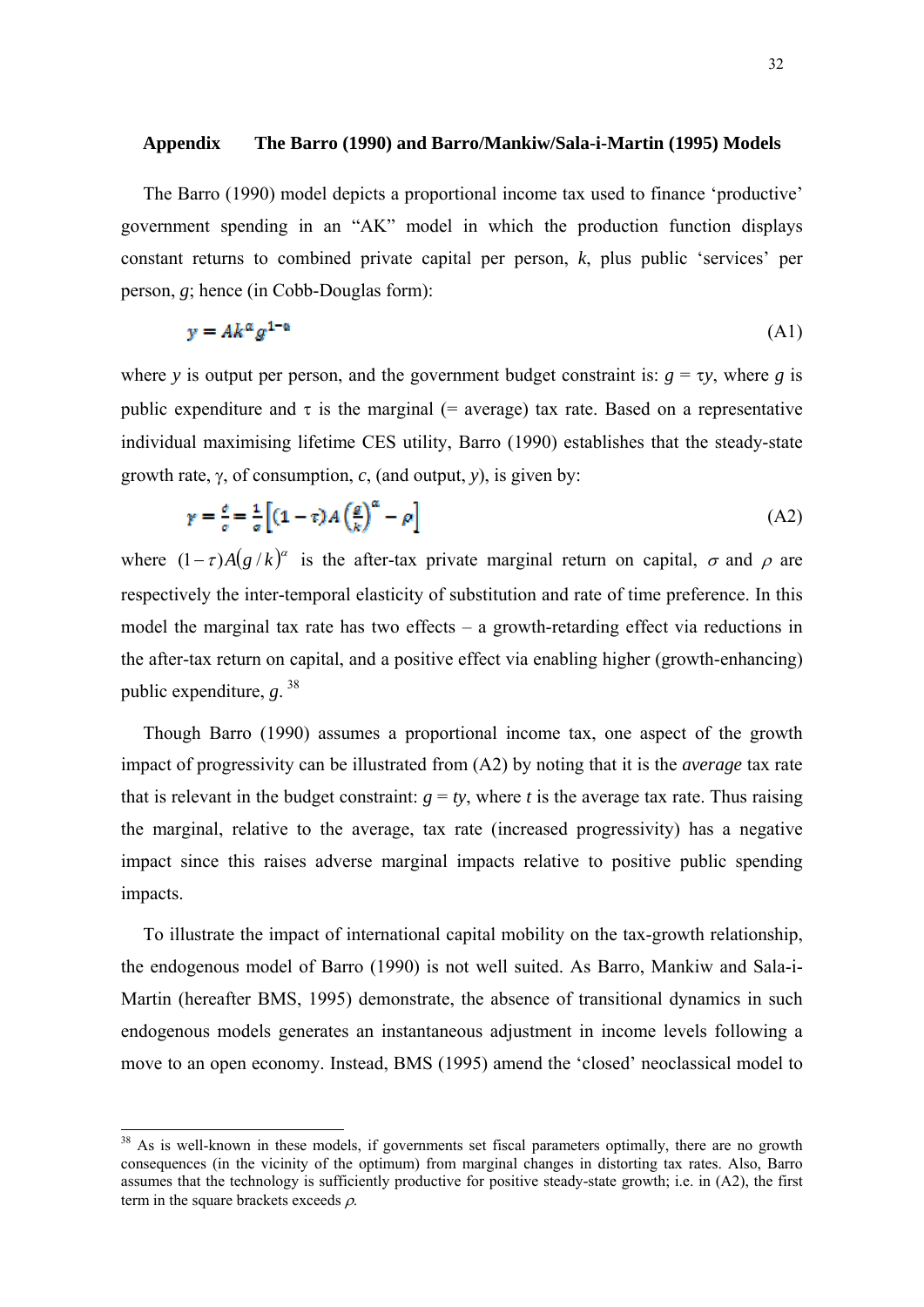<span id="page-32-0"></span>allow for internationally mobile capital. In this context they assume two forms of capital (per person): physical, *k,* and human, *h* such that*:*

$$
y = Ak^{\alpha}h^{\eta} \qquad \alpha + \eta < 1 \tag{A3}
$$

where total capital per person is  $z = k + h$ . Human capital involves a private, rather than pubic, accumulation decision. Hence the impact of productive government expenditure on growth, shown in (A2), does not arise in this case and only the *direct* effects of taxes are captured.

BMS (1995) show that, *for a closed economy*, growth is given by:<sup>[39](#page-32-0)</sup>

$$
\gamma = \frac{\partial}{\partial t} = \frac{1}{\sigma} \left[ (1 - \tau) \tilde{A} z^{\alpha + \eta - 1} - \rho \right] \tag{A4}
$$

where  $\tilde{A}$  is a transform of *A* involving the production function parameters  $\alpha$  and  $\eta$ , and the after-tax marginal product of capital is given by  $[(1 - \tau)\tilde{A}z^{\alpha + \eta - 1}]$ , which is equal to the domestic real interest rate, *r*. As in the standard Solow model, per capita income growth is zero in steady-state where  $r = \rho$ , but is positive out of steady-state if capital intensities, *z*, are low - since in this case the marginal product of capital is above its steadystate; i.e.  $[(1 - \tau)\tilde{A}z^{\alpha + \eta - 1} > \rho]$ . Such countries grow more rapidly during convergence to steady-state levels.

The economy can be 'opened up' by allowing either physical or human capital or both to become internationally mobile in the sense that individuals may borrow from, and lend, abroad at a constant world interest rate, *r w* . BMS (1995) demonstrate that where both types of capital are fully mobile,  $r = r^w$  and there are no transitional dynamics: countries move instantly to their steady-state output levels. However, where only *k*, but not *h*, is internationally mobile, transitional growth arises as the human capital adjusts towards its steady-state level.<sup>[40](#page-32-0)</sup> In this context BMS (1995) show that the growth rate is given by:

$$
\gamma = \frac{\sigma}{\sigma} = \frac{1}{\sigma} \left[ (1 - \tau) \tilde{B} h^{\sigma - 1} - \rho \right] \qquad \qquad \varepsilon = \eta / (1 - \alpha) \tag{A5}
$$

where:

1

$$
\tilde{B} = \eta A^{1/(1-\alpha)} \left[ \alpha \left( 1 - \tau \right) / r^w \right]^{\alpha/(1-\alpha)} \tag{6}
$$

<sup>&</sup>lt;sup>39</sup> To allow comparisons with Barro (1990), (A4) assumes that  $\bar{\mathfrak{e}} = \theta = 0$ , where  $\bar{\mathfrak{e}}$  is the rate of depreciation and  $\theta$  is the rate of labour-augmenting technical progress.

<sup>&</sup>lt;sup>40</sup> The key assumption here is that only a fraction of *z* can serve as collateral for international borrowing. In the 'fully open' economy, individuals may borrow up the value of their total capital stock, *z*, but in the 'partially open' economy, the value of their physical capital, *k,* limits their foreign indebtedness.